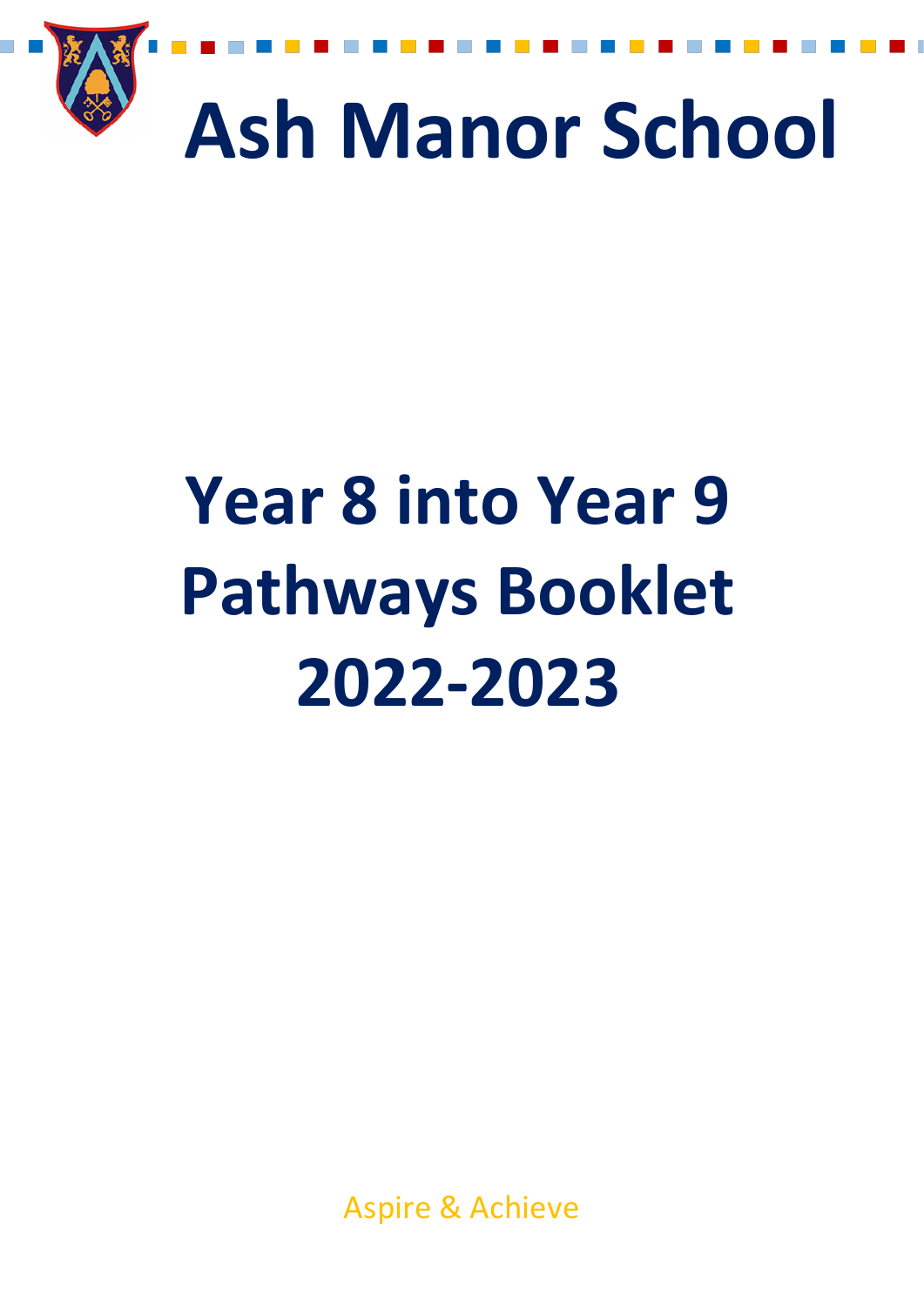### **Contents**

 $\sim$ 

------

m.

**Contract** 

 $\mathcal{L}^{\text{max}}$ 

 $\sim$ 

 $\mathbb{R}^n$  .

 $\mathcal{L}_{\mathcal{A}}$ 

Т

| Content                                                                                                                                                                                                                                                                                                                          | Page Number                                                                     |
|----------------------------------------------------------------------------------------------------------------------------------------------------------------------------------------------------------------------------------------------------------------------------------------------------------------------------------|---------------------------------------------------------------------------------|
| Welcome<br>The Year 9 Curriculum at Ash Manor School<br>The Core Subjects<br>The Option Subjects<br>How do I decide?<br>Making the right choices<br><b>Option Process Timeline</b>                                                                                                                                               | 1<br>$\overline{c}$<br>3<br>$\overline{\mathbf{4}}$<br>$\overline{4}$<br>5<br>5 |
| Core Subject Information                                                                                                                                                                                                                                                                                                         | 6                                                                               |
| English Language/Literature<br><b>Mathematics</b><br>Science<br>French<br>Geography<br><b>History</b><br><b>Core Physical Education</b><br>Spanish                                                                                                                                                                               | 7<br>8<br>9<br>10<br>11<br>12<br>13<br>14                                       |
| <b>Option Subjects</b>                                                                                                                                                                                                                                                                                                           | 15                                                                              |
| Art & Design<br><b>Computer Science</b><br>Dance<br>Drama<br>Food & Nutrition<br><b>Media Studies</b><br><b>Music</b><br><b>Philosophy and Religious Studies</b><br><b>Physical Education</b><br><b>Product Design</b><br>Second Modern Foreign Language - French<br>Second Modern Foreign Language - Spanish<br><b>Textiles</b> | 16<br>17<br>18<br>19<br>20<br>21<br>22<br>23<br>24<br>25<br>26<br>27<br>28      |
| How to select your options                                                                                                                                                                                                                                                                                                       | 29                                                                              |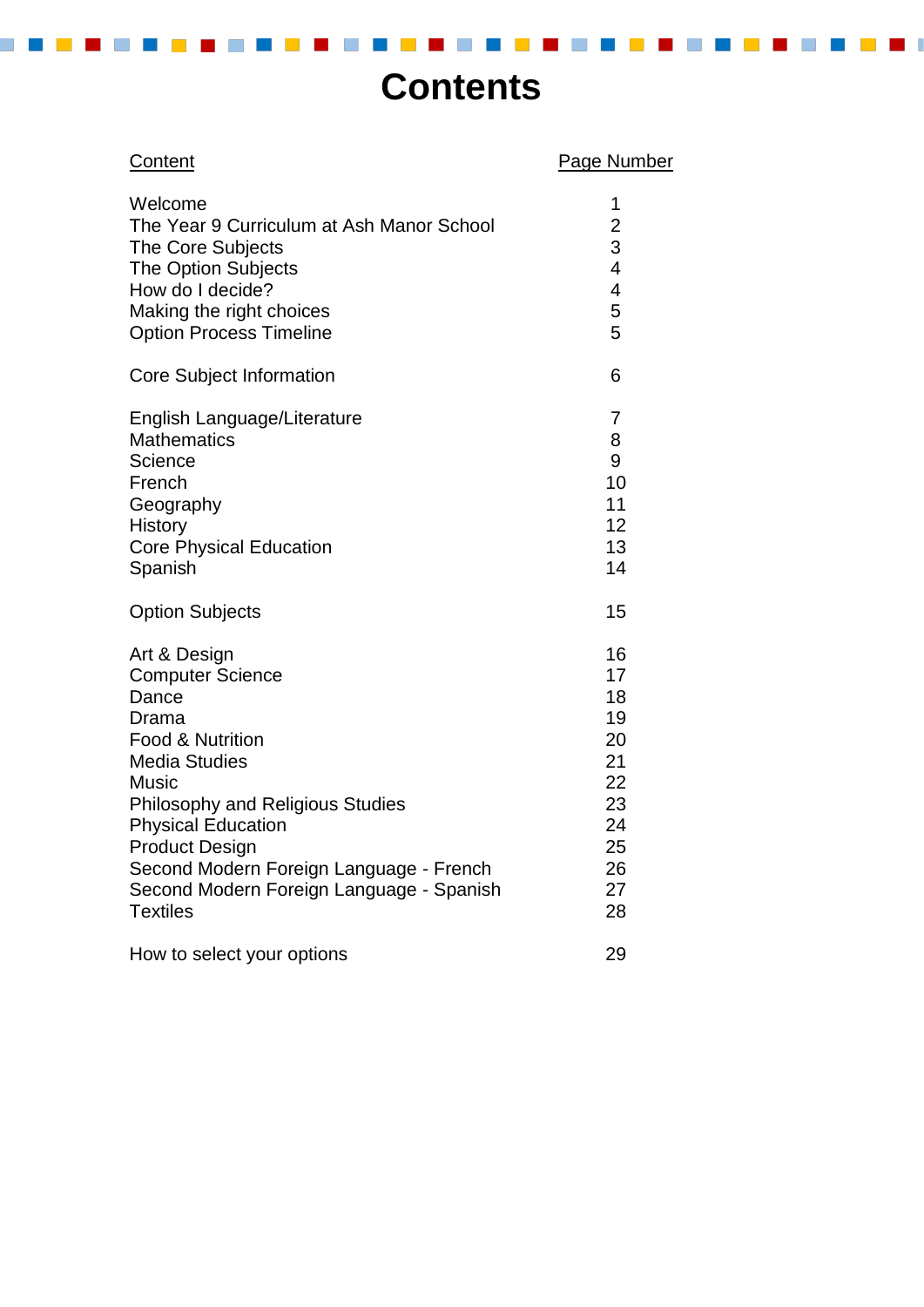### **Welcome**

April 2022

Dear students, parents and carers,

#### **Year 9 Curriculum 2022/2023**

I am pleased to welcome you to the Year 8 into Year 9 options process. The purpose of this booklet is to prepare your child for the process of choosing the subjects they wish to study during the course of Year 9 – the foundation year for Key Stage 4. The next year will be the most important so far in shaping the potential future direction in your child's academic life. At Ash Manor School we take this responsibility and challenge very seriously and look forward to working in partnership with you and your child to ensure that they achieve their full potential.

We wish to offer students the opportunity to start to shape their own curriculum at this early stage, potentially spend more of their time studying subjects that they particularly enjoy and in some cases try new courses. The content of the Year 9 courses will not be the GCSE programme and students will be free to choose their GCSE subject options during the spring of Year 9. With the exception of Languages, study of a particular subject in Year 9 will not be a pre-requisite for future access to the corresponding GCSE course in Year 10.

I am confident that the information you receive will help you support your child through the process of choosing appropriate subjects to study over the next year. We have published this booklet for all Year 8 students and their families.

In order to provide the foundations for success, it is important that your child chooses options they are happy with. Whilst we understand that there will be requests to change subjects as the reality of Year 9 unfolds, and this is usually possible within the first few weeks of the academic year, we cannot guarantee that a change will be possible.

Thank you for taking the time to explore our Year 9 curriculum. We look forward to achieving success together.

Yours faithfully

Mr G Sills Assistant Headteacher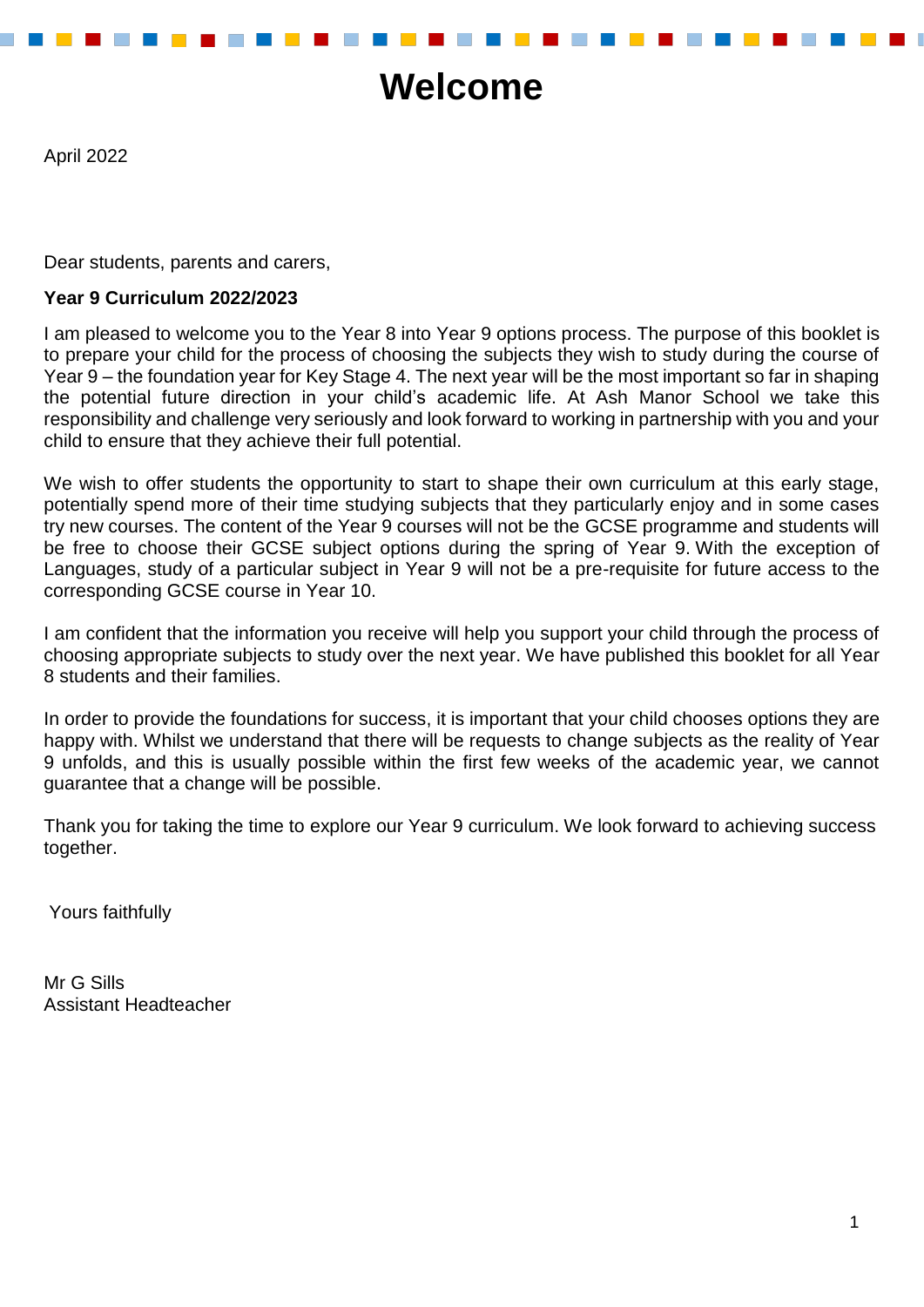### **The Year 9 Curriculum at Ash Manor School**

During Years 7 and 8, students will have studied a broad and balanced range of subjects. These subjects are part of the National Curriculum and they have laid firm foundations for further studies in Year 9.

As your child moves into Year 9 and towards the start of their GCSEs, they have the opportunity to continue to study a broad and balanced curriculum. At the same time, your child can complement this by choosing option subjects that interest them and prepare them for starting their GCSE subjects in Year 10.

This booklet tells you and your child about the subjects and courses they will be studying in Year 9.

It contains information about:

- the subjects and courses that your child **must** do
- the subjects and courses your child can choose to do

The process by which your son or daughter makes their option changes is detailed at the end of this booklet. Students will also receive a message on Team Satchel (SMHW) explaining the process.

#### **Core Curriculum**

The core curriculum subjects are studied by everyone up to at least the end of Year 9.

These are:

- English Language and English Literature
- Mathematics
- Science
- French or Spanish **the language you study in Year 8 will also be studied in Year 9**
- A Humanity (History or Geography)
- Core Physical Education
- Personal Development and Citizenship
- PSHE

Information about what your child will study in these subjects is shown in the first section of this booklet.

#### **Option Choices**

At Ash Manor School we recognise that every child learns differently, and have designed our curriculum to take account of this. Your child will have the choice of five option subjects.

#### **Please note we reserve the right to withdraw any of these option choice subjects if there are insufficient numbers.**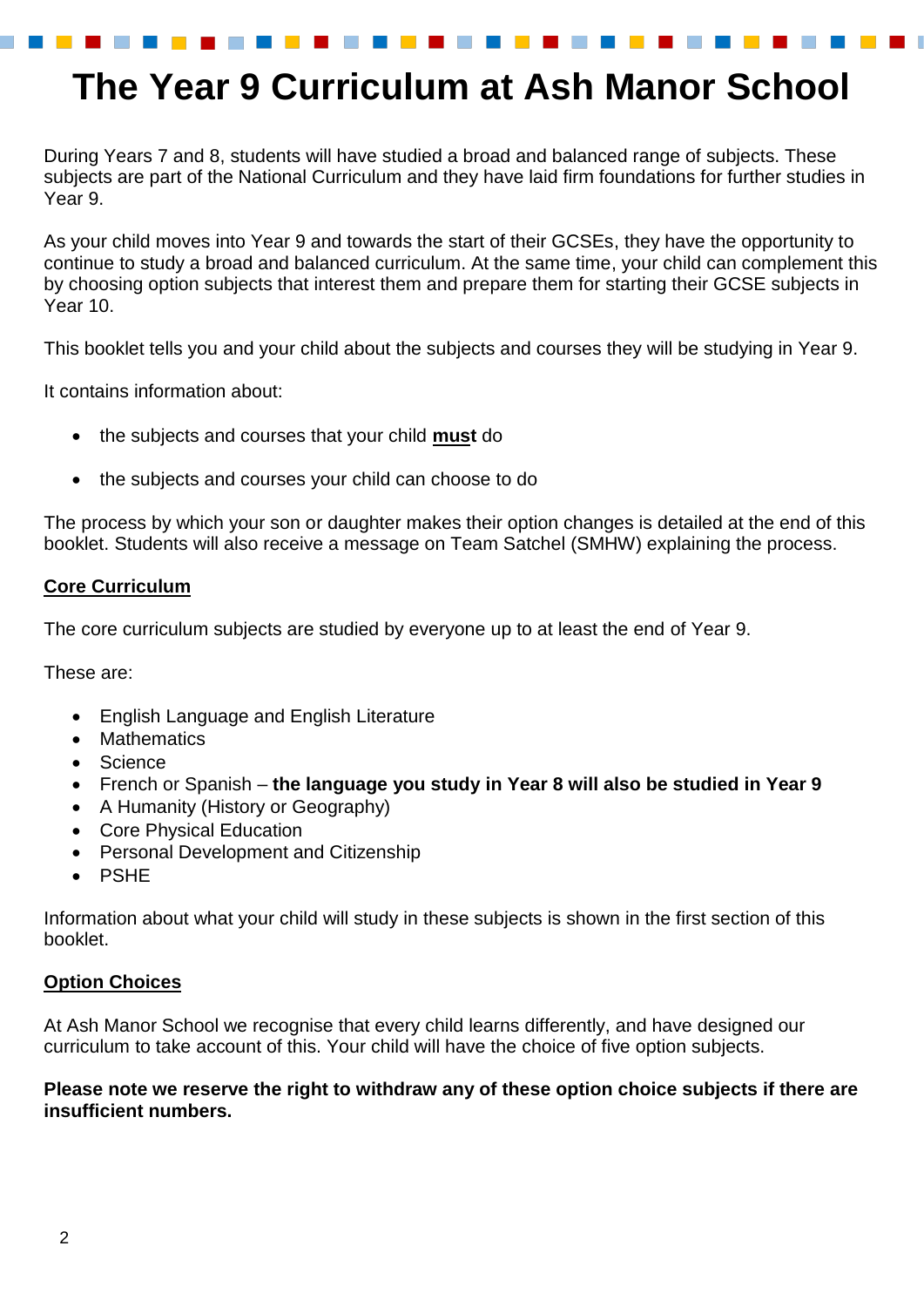### **The Core Subjects**

| Subject            | Lessons per fortnight |
|--------------------|-----------------------|
| English            | 10                    |
| <b>Mathematics</b> | 10                    |
| Science            | 9                     |
| French / Spanish   | 6                     |
| A Humanity         | 4                     |
| Core PE            | 4                     |
| <b>PSHE</b>        |                       |

The curriculum content for Religious Studies, Personal Development and Citizenship will be delivered through our Personal Development Days and as part of our tutor and assembly programme.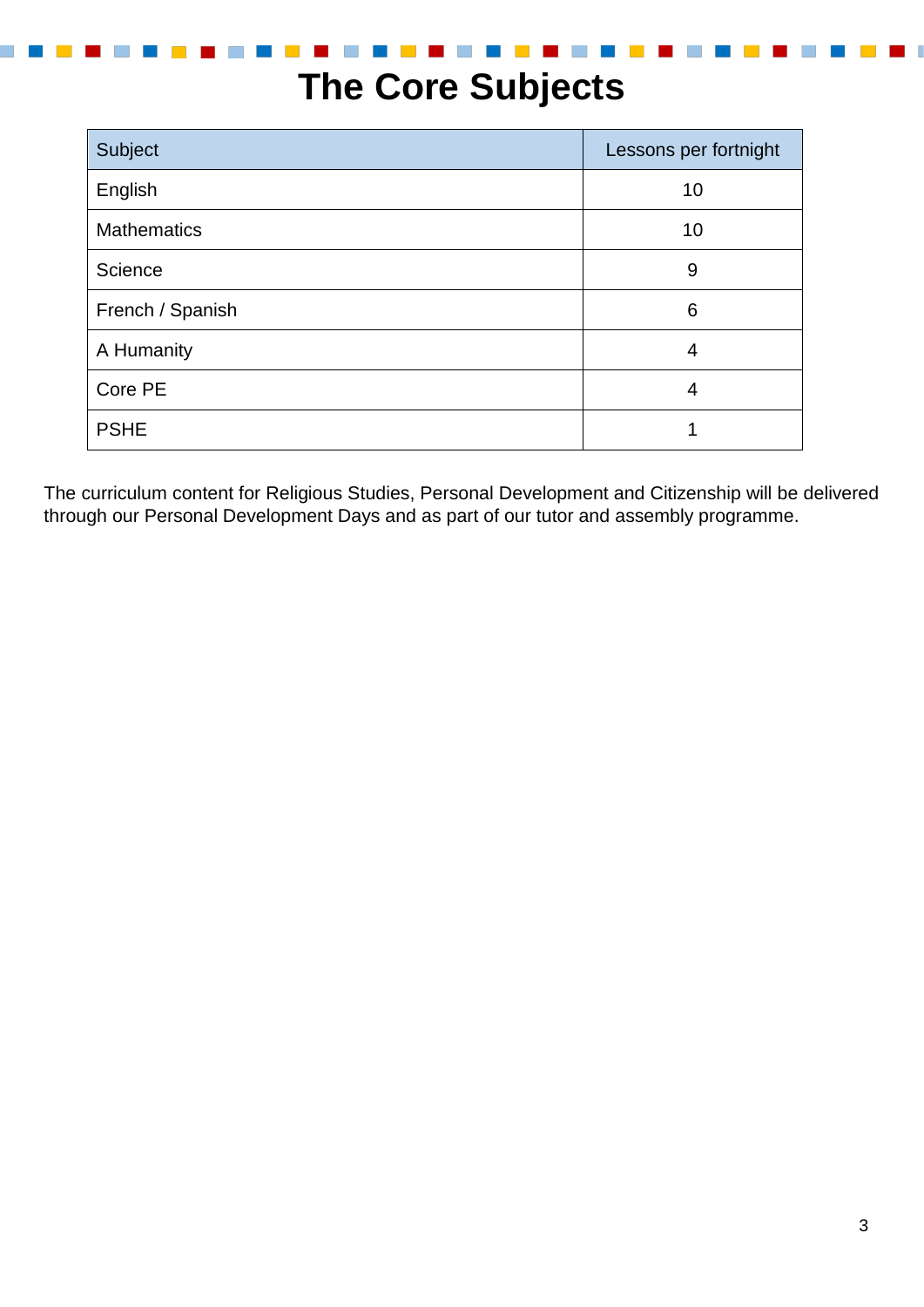### **The Option Subjects**

To complement the core subjects and to enhance the curriculum, your child will choose five option subjects from the following.

| Subject                                                        | Lessons per fortnight |
|----------------------------------------------------------------|-----------------------|
| Art and Design                                                 | 4                     |
| <b>Computer Science</b>                                        | $\overline{4}$        |
| Dance                                                          | 4                     |
| Drama                                                          | $\overline{4}$        |
| <b>Food and Nutrition</b>                                      | 4                     |
| Geography                                                      | $\overline{4}$        |
| <b>History</b>                                                 | 4                     |
| <b>Media Studies</b>                                           | $\overline{4}$        |
| Modern Foreign Languages - French or Spanish (second language) | 4                     |
| <b>Music</b>                                                   | $\overline{4}$        |
| Philosophy and Religious Studies                               | 4                     |
| <b>Physical Education</b>                                      | $\overline{4}$        |
| <b>Product Design</b>                                          | 4                     |
| <b>Textiles</b>                                                | 4                     |

### **How do I decide?**

**Your child must choose whether they would prefer to continue their study of History or Geography during Year 9**. Your child must then choose four additional subjects that they would like to study over the next year. If they would like to continue to study both History and Geography then please make this selection. Select one in the first option choice and then the other in choice two – five.

In making their decision regarding their choice of subjects, there are many important questions that students should ask themselves including:

- Which subjects give me most enjoyment and satisfaction?
- What sort of career do I want?
- What qualifications will I need?
- How do I get them?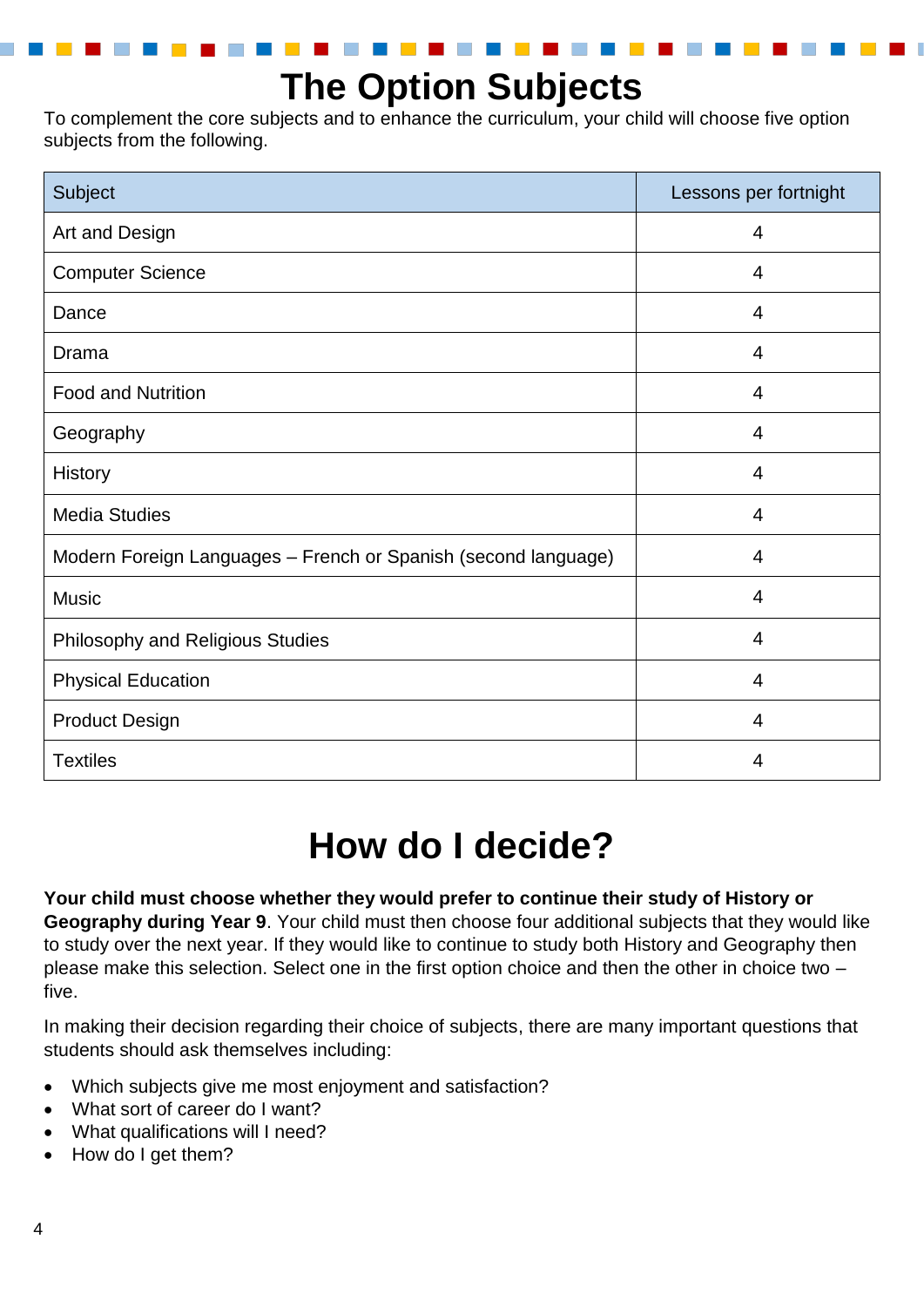### **Making the right choices**

There are a number of people who can assist and advise you about appropriate choices and progression. Staff emails are available on the school website. These are:

- **Your form tutor** who knows you as an individual student in the school
- **Your subject teachers** who provide an objective assessment of your ability in their subjects
- Your **Head of House**
- **Heads of Department**
- **Your parents and carers**
- **Mr Sills** Assistant Headteacher

### **Important things to consider**

- **Do** consider if this subject is needed for a particular career
- **Do** keep your options open; don't try to specialise at this stage but aim for a good balance of subjects
- **Do** work to your own strengths and choose appropriate subjects
- **Do not** choose a subject because a friend is choosing it; there is no guarantee that you will be in the same teaching groups
- **Do not** choose a subject because you like your teacher; again, there is no guarantee that they will be teaching your group next year

### **Options Process Timeline**

| Friday 13 <sup>th</sup> May:      | <b>Deadline</b> for completed forms via MS Teams |
|-----------------------------------|--------------------------------------------------|
| Friday 24 <sup>th</sup> June:     | Notification of option allocations               |
| Monday 5 <sup>th</sup> September: | Year 9 courses begin.                            |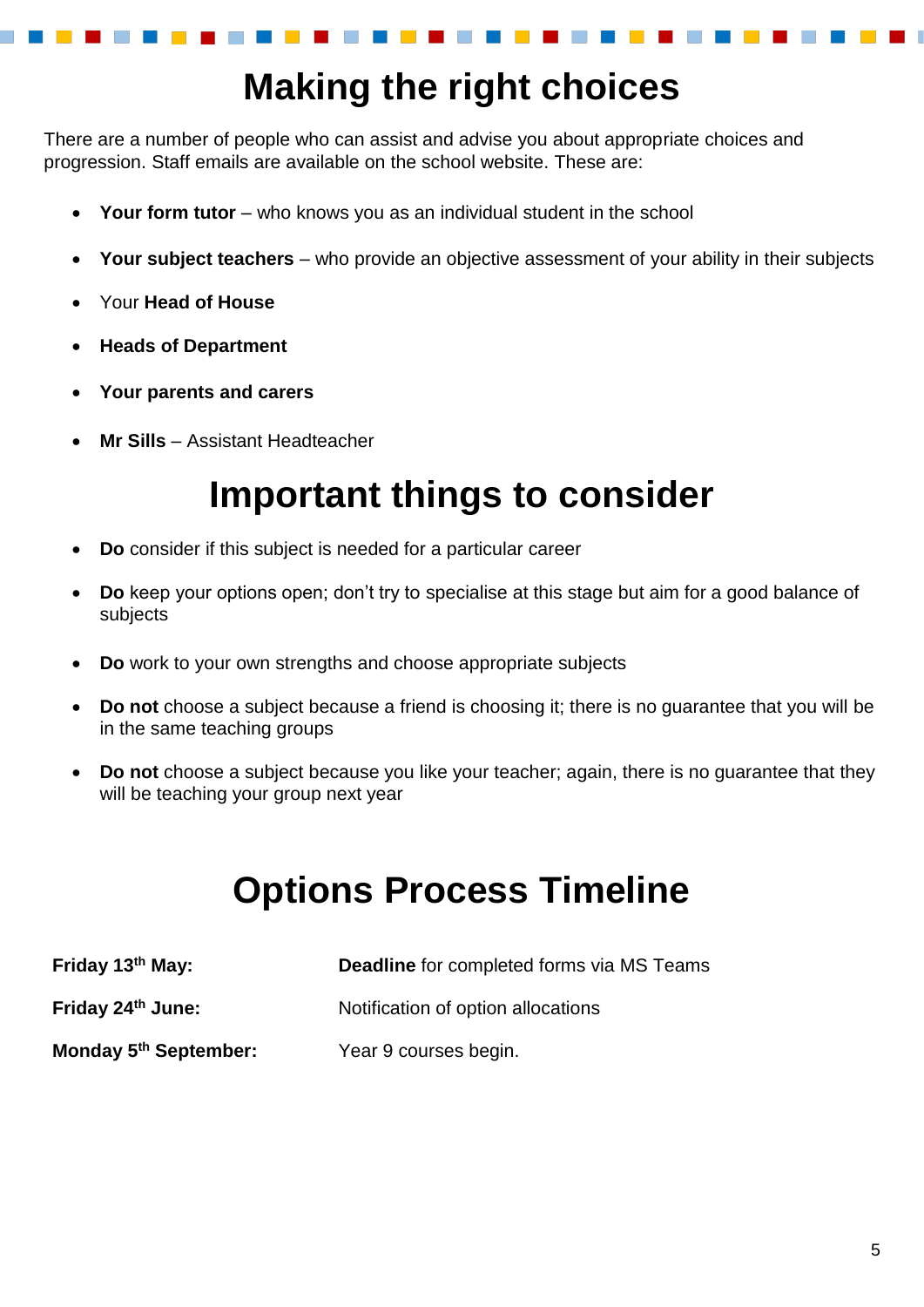### **Core Subject Information**

**Contract Contract** 

n.

| <b>Subject</b>     | <b>Page No</b> |
|--------------------|----------------|
| English            | 7              |
| <b>Mathematics</b> | 8              |
| Science            | 9              |
| French             | 10             |
| Geography          | 11             |
| <b>History</b>     | 12             |
| PE (Core)          | 13             |
| Spanish            | 14             |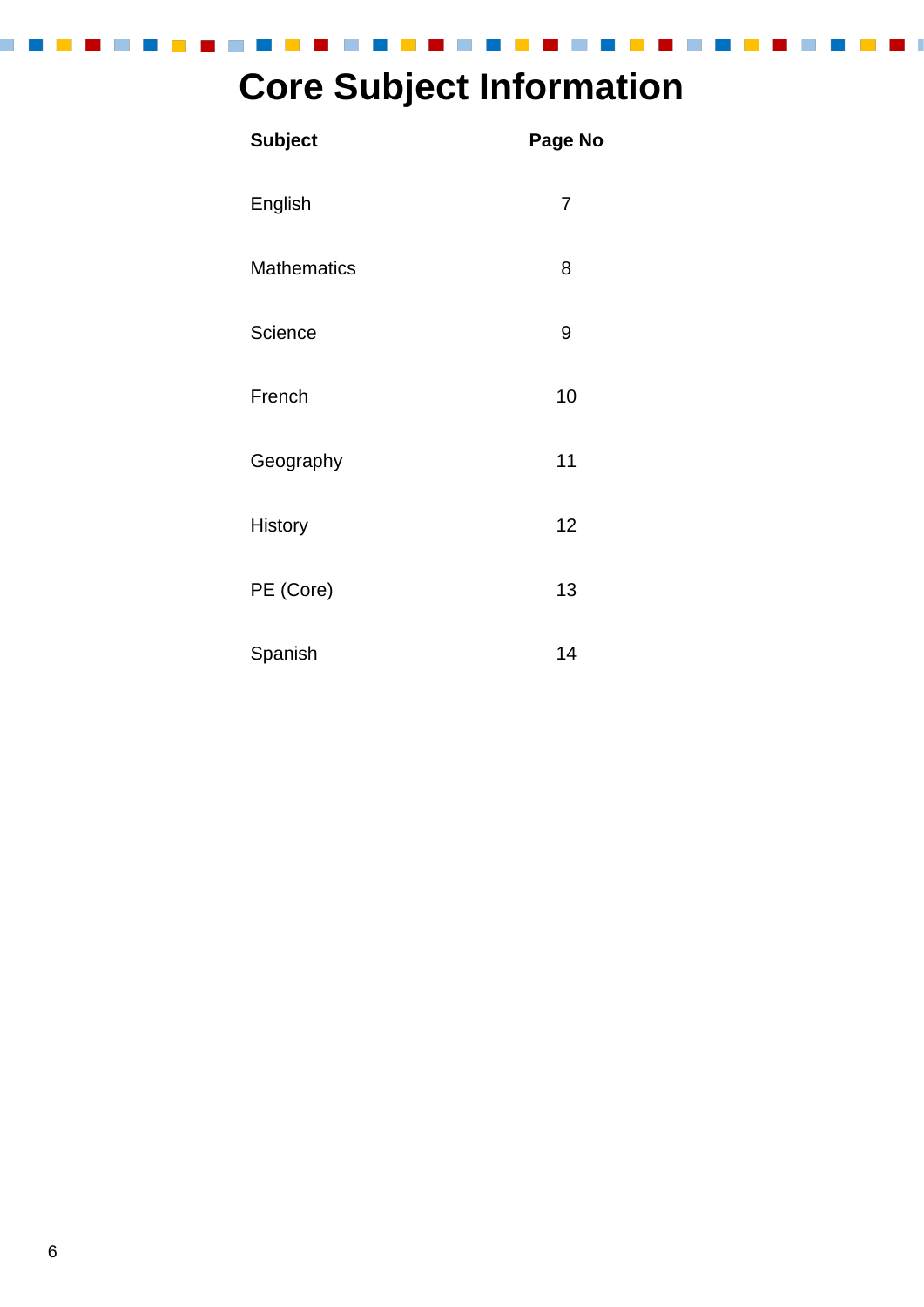### **Why study this subject?**

The study of English Language and English Literature affords all students exciting, vibrant learning opportunities as well as essential skills that underpin all aspects of the different curriculum subjects.

Students develop confidence as readers, writers and public speakers as well as becoming independent and mature thinkers, able to explore a wide range of texts with sensitivity, precision and focus.

#### **What topics will I cover and learn in this subject?**

The Y9 course will include:

- 'The Woman in Black' a novel study where students will explore how Susan Hill has expertly crafted her text to terrify readers.
- Poetry we will cover a range of poetry from 1794 until now, looking at the language, form, structure and context of these texts. Students will develop skills in their analysis and comparison of these poems.
- Non-Fiction texts this unit will focus on the writing of Bill Bryson, alongside other excellent examples of nonfiction in order to develop our students' understanding of the genre and develop the skill of writing in this style.

Across each of these units students will read and analyse a wide range of both fiction and non-fiction text extracts, whilst also having the opportunity to create their own.

#### **How and when will I be assessed?**

Assessment is ongoing throughout the year with regular opportunities for reflection and improvement.

During each term, students will complete an assessed piece of reading analysis and/or writing practice.

At the end at the end of the year there will be an exam to assess students' knowledge and understanding of the studies completed this year which will provide the final part of preparation for the GCSE course.

#### **What activities can I expect to do in this subject as part of the learning and assessment?**

English in Year 9 is a diverse and challenging subject to study. As well as regular reading of a range of texts, annotations, analytical writing, imaginative and transactional writing, students will have opportunities to develop their own opinions about the texts we study, to debate, to transform text types and to prepare formal presentations.

#### **Will I need any special / different equipment?**

An open mind, determination and a willingness to excel.

Highlighters are useful.

Students will need to purchase a copy of The Woman in Black at the start of Year 9 – copies will be available to purchase from school, at a discounted price wherever possible.

#### **The future: what GCSE and future careers does this link to?**

English is essential for any and all career paths. It is particularly useful for careers in Publishing, Journalism, Film and TV, Advertising, Law, Teaching and Marketing.

#### **Is there anything else I need to know?**

English is a compulsory subject and will require a positive attitude and a dedication to your studies. In order to succeed, you must be willing to read widely and write enthusiastically. The work is challenging, but rewarding.

#### **Where can I get further information?**

For more information please contact Miss Whitfield by email: [cwhitfield@ashmanorschool.com](mailto:cwhitfield@ashmanorschool.com)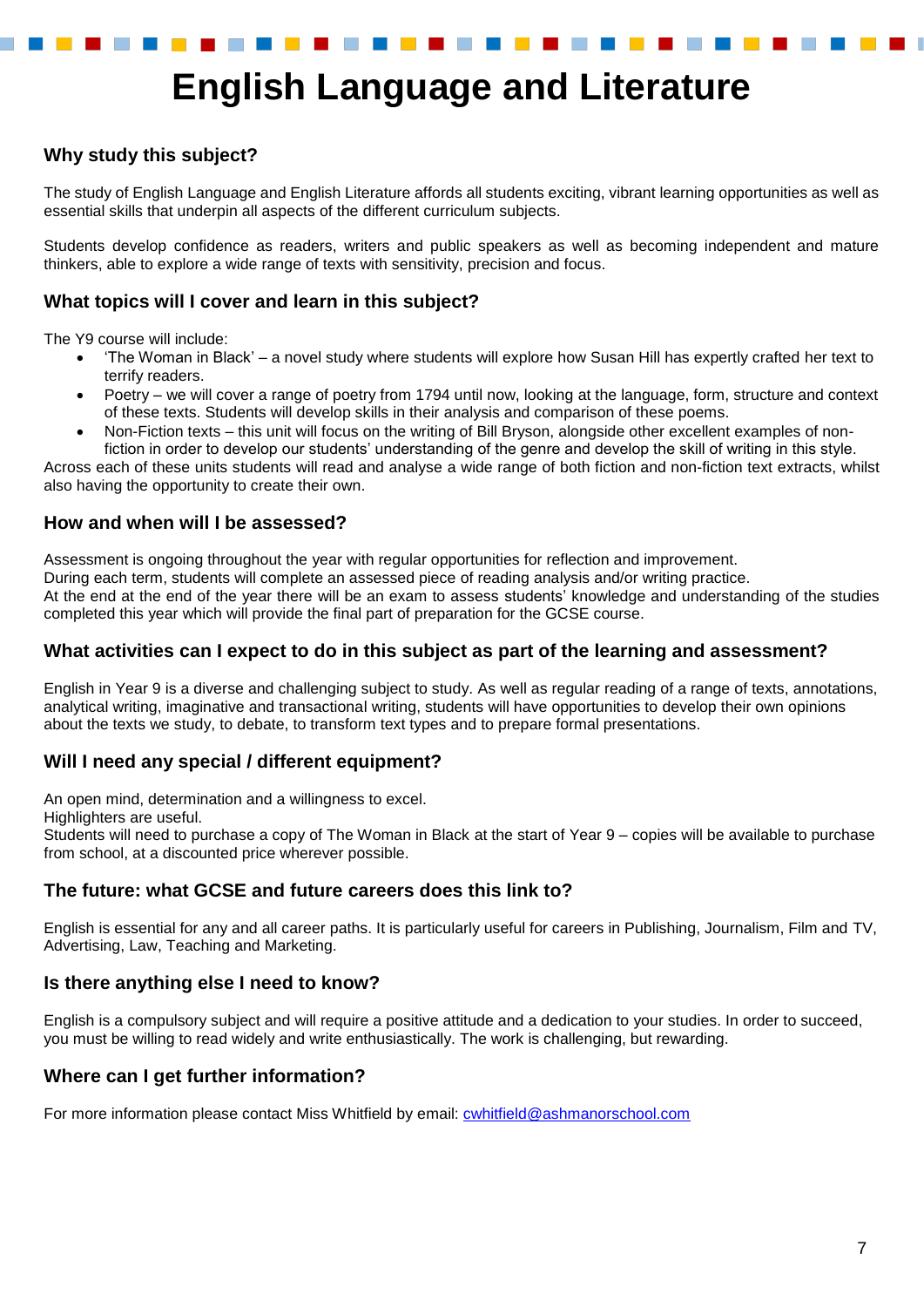### **Mathematics**

#### **Why study this subject?**

Mathematics is an exciting subject that is used in a huge variety of professions and industries.

Students develop logical thought processes to solve problems and are encouraged to show their method clearly, extending knowledge to incorporate algebraic manipulation and geometrical theorems in addition to sophisticated analysis of statistical tables.

This subject is highly regarded for Higher Education and lends itself to many career opportunities.

#### **What topics will I cover and learn in this subject?**

We study six topic areas:

Number / Algebra / Probability / Statistics / Radio, proportion and rates of change / Geometry and measures

#### **How and when will I be assessed?**

As we work through the topics, there will be reviews and progress checks which will identify any areas of concern for students to focus on in future lessons or as part of home learning.

Each term there will be a tiered exam, with GCSE exam style questions, to assess students' knowledge and understanding so far in the course.

#### **What activities can I expect to do in this subject as part of the learning and assessment?**

Problem solving is at the core of everything we learn in mathematics. Students' will learn how to apply what they have learnt to a wide range of contexts. This will enable them to develop skills such as logic, data handling, spatial awareness, accuracy and good communication.

#### **Will I need any special / different equipment?**

It is necessary for all students to have a scientific calculator. We recommend the Casio fx-83GTX or similar. Please contact the main office if you wish to order a calculator through school.

#### **The future: what GCSE and future careers does this link to?**

GCSE Mathematics is taken at the end of Year 11 and each tier of entry consists of 3 exams, each lasting 90 minutes. We follow the Pearson Edexcel syllabus. Two of the exam papers permit a calculator and the other is a non-calculator paper. There is no controlled assessment.

A good mathematical background is necessary for all walks of life. Furthermore, these are examples of Mathematics careers:

*Engineering*: training in mathematics will prepare students to quickly learn specific issues in a new field, and creative problem solving skills will be a strong asset to an engineering firm.

*Actuary:* among the highest-paid professions are actuaries, who compute the statistics behind life insurance using tables of predictive data.

*Finance:* most financial companies hire mathematicians to study financial models and make predictions based on statistical evidence.

*Management:* management consulting firms look for individuals who can quickly source the root of a problem, and find creative and effective solutions, and critically choose from among many options.

#### **Is there anything else I need to know?**

Mathematics is a compulsory subject. Students will require a positive attitude and dedication to their studies.

#### **Where can I get further information?**

For more information please contact Miss Williams by email: [hwilliams@ashmanorschool.com](mailto:hwilliams@ashmanorschool.com)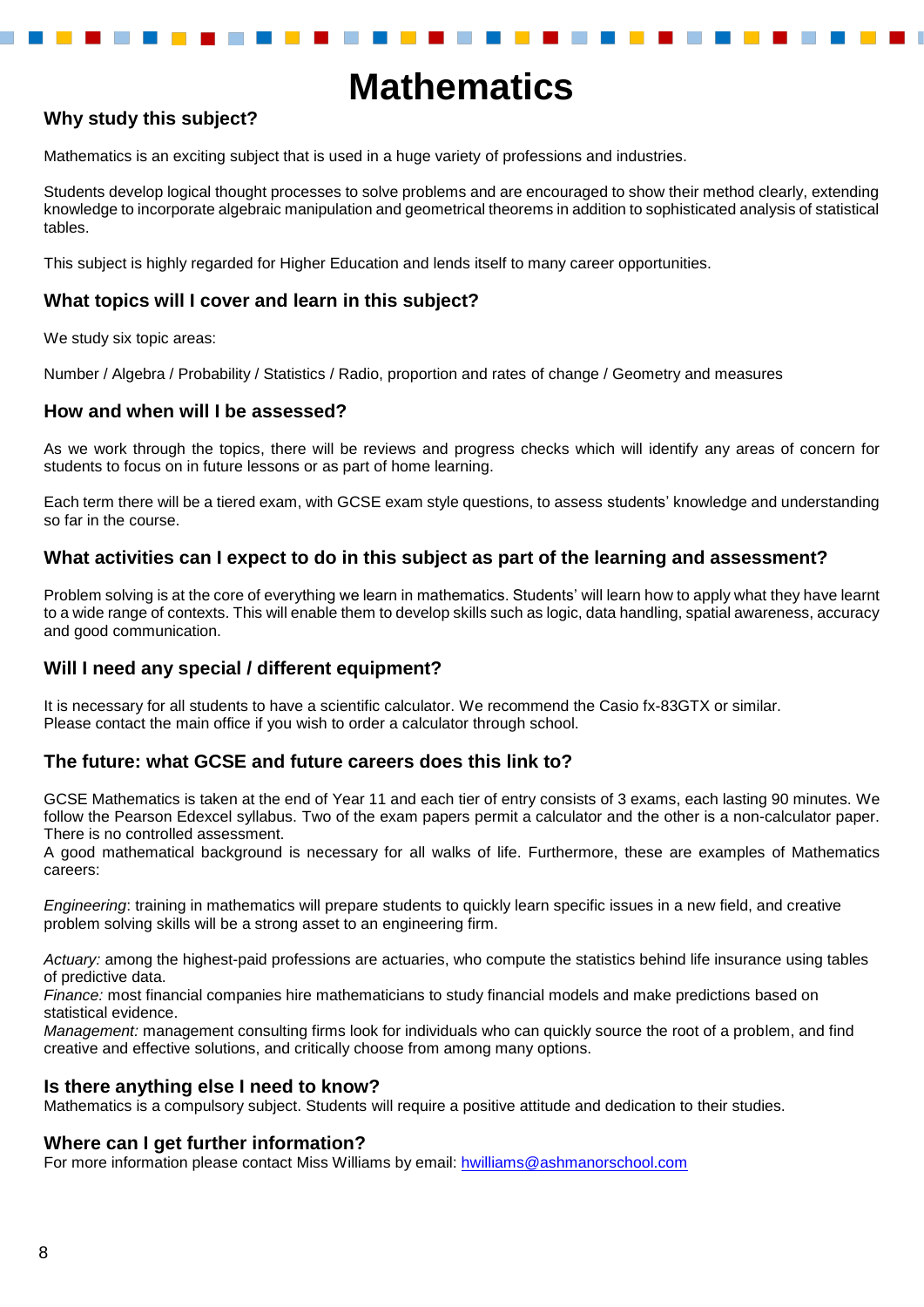### **Science**

#### **Why study this subject?**

Science is designed to develop and inspire future scientists and provides a good scientific grounding. Our world is constantly changing and evolving; Science and how it relates to the real world, is a fascinating subject to students of all abilities and aspirations. The course we follow encompasses the study of all three sciences: Biology, Chemistry and Physics.

#### **What topics will I cover and learn in this subject?**

**Biology** Key Concepts Cells and Control **Genetics** Natural Selection Health and Disease Plants Animal coordination and control. Exchange and Transport in Animals Ecosystems

**Chemistry** States of Matter Separating Substances Atomic Structure The periodic Table Ionic Bonding Covalent Bonding Types of Substance Rates of Reaction Fuels and Earth Science **Physics** Introduction to Physics Forces **Energy** Waves Refraction and Reflection Radioactivity Electromagnetic Spectrum Electromagnetism

#### **How and when will I be assessed?**

Students will complete Progress Checks (PCs) during the course of each topic and will also a complete summative assessment at the end of each unit. This will identify any areas of concern for students to focus on in future lessons, or as part of home learning. The assessments are tiered and consist of exam style questions.

#### **What activities can I expect to do in this subject as part of the learning and assessment?**

Students will complete a number of practical activities that focus on 'How science works'. Core practical activities will be introduced and completed throughout the course. This style of work will be implemented into assessments, as questions will be asked on how to work scientifically. This will include: planning, recording results, analysing data and making conclusions whilst evaluating the quality of work.

#### **Will I need any special / different equipment?**

We recommend all students have and use a scientific calculator (Casio fx-83 or similar) as soon as possible, to allow them to become familiar with their calculator.

#### **The future: what GCSE and future careers does this link to?**

GCSE Combined Science is taken at the end of Year 11. There are no controlled assessments though students are required to complete core practical activities which must be recorded.

All students who follow the combined route will complete their studies with two Science qualifications. The Triple Science course is aimed at those pupils who have already shown a good grasp of science, a keen interest in science and are capable of extending their knowledge. Students who complete triple science will complete their studies with three science qualifications. The choice is made in Year 9 whether to study triple or combined science and students will begin studying triple science in year 10.

Science can help students make sense of the world, to assist their understanding of current issues and develop transferable skills that are necessary throughout life. Science enables students to develop an enquiring mind, problem solving skills, good communication, data handling, computer literacy and team working. Students become more aware of the importance of science in their everyday lives as well as becoming more socially and environmentally informed.

A good scientific background is necessary for most walks of life and can lead to a multitude of careers, including medicine, astrophysics, research, engineering and many more. Acquiring science skills enables students to make their way in the real world, in the home, in the workplace, in the community and on the planet. We aim to motivate our students, encourage scientific curiosity, reinforce scientific thinking and enable all our students to enjoy and succeed in Science.

#### **Is there anything else I need to know?**

Science is a compulsory subject and will require a hard working attitude in order to be successful.

#### . **Where can I get further information?**

For more information please contact Mrs Hales by email: [nhales@ashmanorschool.com](mailto:nhales@ashmanorschool.com)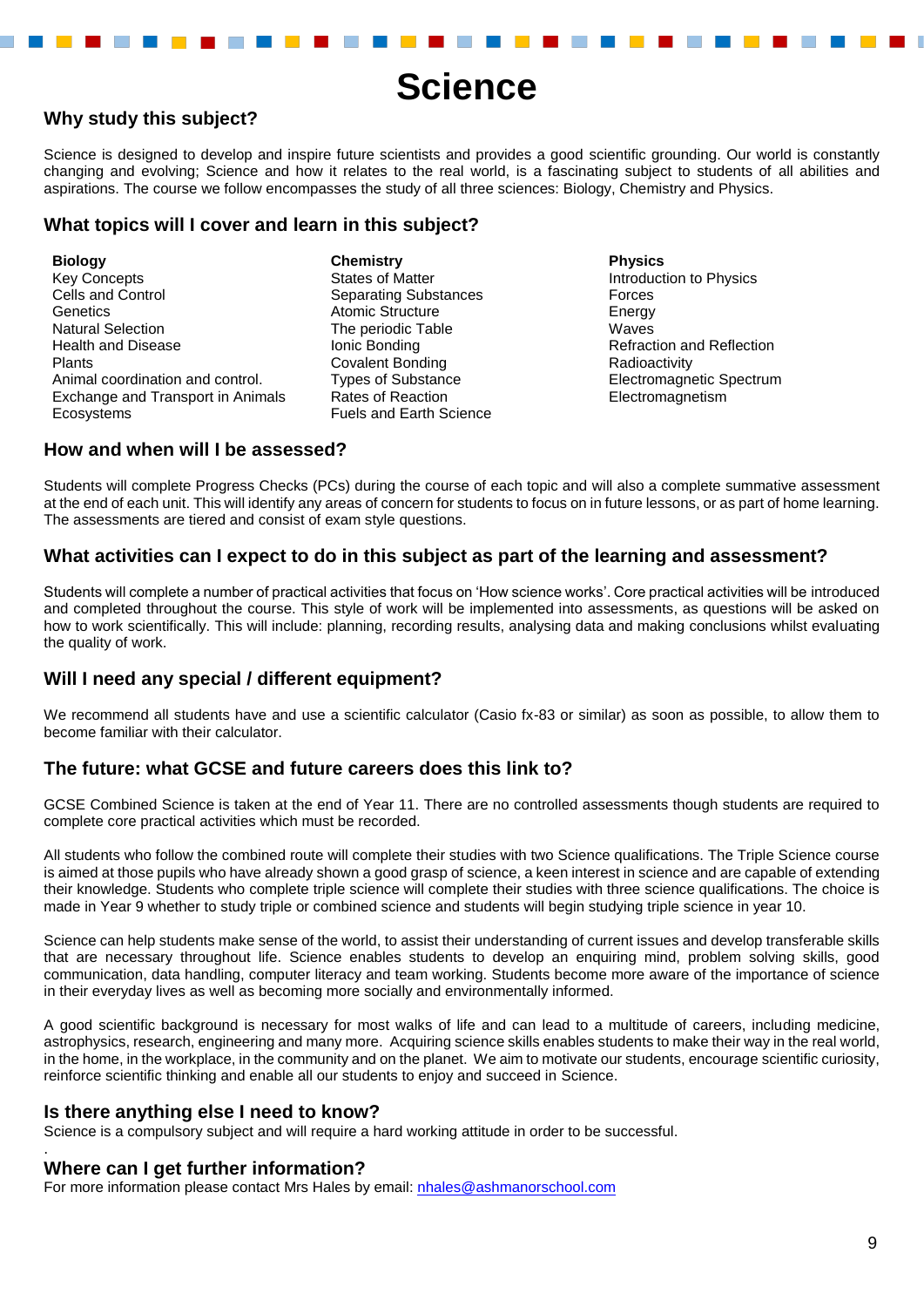### **French**

#### **Why study this subject?**

The study of French in Year 9 will develop students' practical communication skills and add an international dimension to their studies. Throughout Year 9, students will complete the Foundation Certificate in Secondary Education (FCSE) with the AQA exam board and earn a qualification at either Pass, Merit, or Distinction level, equivalent to a GCSE Grade 1, 2, and 3 respectively.

#### **What topics will I cover and learn in this subject?**

Students will study the following FCSE topics:

- 1. Qui suis-je? Who am I? (Family, Friends, Role Models)
- 2. Le temps des loisirs Leisure time (Hobbies and Activities)
- 3. Jours ordinaires, jours de fête Ordinary days, celebratory days (festivals and celebrations)

#### **How and when will I be assessed?**

Throughout each unit, students will complete a wide range of tasks which emulate assessment questions in order to support progress and to identify areas which require further attention in independent learning.

At the end of each unit, students will complete the FCSE papers for that topic. Students will sit the three levels of assessment and their highest scoring paper will be chosen from each language skill. This will then form an assessment portfolio that will be submitted to the exam board at the end of the academic year.

As part of the 5 year learning journey, all of these assessment tasks help to prepare students for the GCSE course should they wish to continue with their French studies in Key Stage 4.

#### **What activities can I expect to do in this subject as part of the learning and assessment?**

Every lesson, students will experience a range of learning activities that balance our four main skills: listening, speaking, reading, and writing. Incorporating real-life language and authentic resources where appropriate, we aim to have students engage with the French language and culture beyond the classroom environment through lessons and independent learning tasks.

#### **Will I need any special / different equipment?**

There is no requirement to order any other equipment. Students may wish to have their own French Grammar and Translation workbook which can be purchased through the school.

#### **The future: what GCSE and future careers does this link to?**

A great way to start getting to know and understand other people better is by learning their language. It's a multilingual world – not everyone speaks English. 94% of the world's population does not speak English as their first language. 75% of the world does not speak English at all.

Languages can of course be used in language-specific careers such as teaching, translating or interpreting but they are also useful in many jobs from reception to top-level management or law and can often be the deciding factor between candidates as well as in business trades where more and more companies are trading abroad with link companies.

As well as being useful for work, travel and tourism, a language can also help to improve literacy in English and gain an insight into other cultures and traditions around the world.

#### **Is there anything else I need to know?**

The topics covered in Year 9 provide a solid foundation for GCSE study.

#### **Where can I get further information?**

For more information please contact Mrs Roberts by email: [rroberts@ashmanorschool.com](mailto:rroberts@ashmanorschool.com)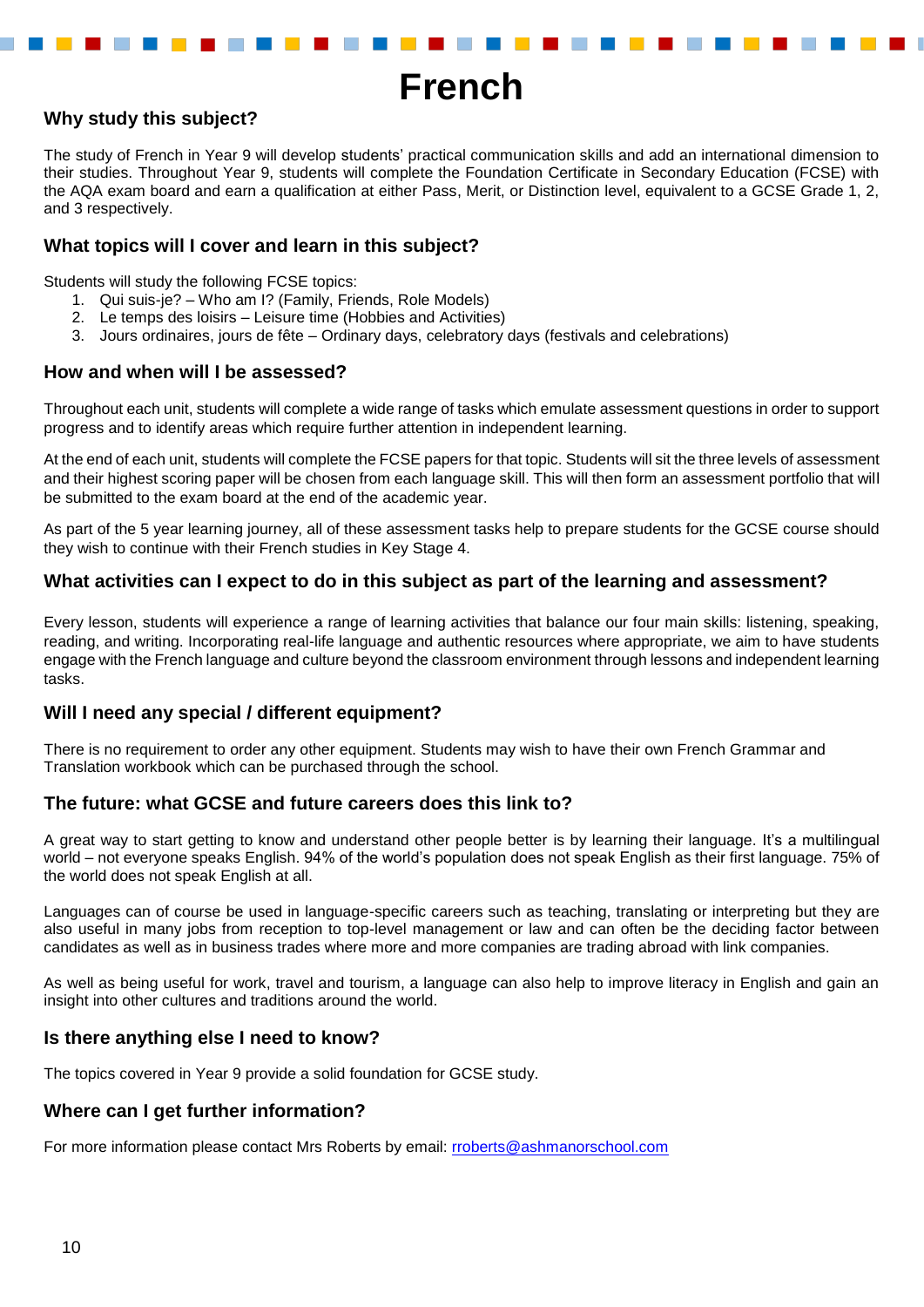### **Geography**

#### **Why study this subject?**

The world around us is constantly changing. Geography helps us answer the questions which hold the key to the future of our dynamic and developing world. Every day, Geography is all around us, impacting upon and relevant to all of our lives.

Studying Geography encourages you to ask questions. It will develop communication skills and is an excellent vehicle for embedding team work and collaborative working. Analysis skills and the use of ICT and GIS will be used and students will be inspired to become well rounded, global citizens.

#### **What topics will I cover and learn in this subject?**

The Year 9 course of study will cover the following units of study:

- Global Ecosystems: *What are the world's main biomes and how do humans interact with them?*
- Our Urban World: *How are urban areas around the world changing? What are the challenges and opportunities in urban areas around the world? How can we make cities more sustainable?*
- Resources: *How are resources distributed around the world? How is the supply and demand of energy changing? How can we make energy use more sustainable?*

#### **How and when will I be assessed?**

Throughout the course students will complete termly assessments with GCSE style questions for each topic studied. This will highlight any areas of concern for students to focus on and to identify areas of need for further revision and study.

Students will also extensively practise exam style questions as part of both their class work and home learning. Students will be encouraged to use the GCSE mark schemes to peer and self-assess their work as well as receiving teacher feedback to ensure that they are familiar with the exam board expectations.

#### **What activities can I expect to do in this subject as part of the learning and assessment?**

The Geography department work hard to ensure that lessons are active and engaging, bringing the outside into the classroom wherever possible to make the learning real and relevant. Group work and practical investigations are tied into topics regularly and students will use a range of maps, photographs and graph-based resources throughout their geographical studies.

#### **Will I need any special / different equipment?**

We recommend that all students have a calculator as part of their everyday equipment which will be used to support geographical skills, analysing and presenting data. Please speak to the Main Office if you wish to order a calculator through school.

#### **The future: what GCSE and future careers does this link to?**

The GCSE Geography exams are sat at the end of Year 11. There are three exams in total, one focusing on human geography, one on physical geography and the final exam being enquiry and fieldwork based. There is no controlled assessment. Geography is an academic study which is well recognised by colleges, universities and employers. Geography gives you a good foundation for working with people as well as problem solving, planning and presenting.

Career opportunities with Geography are extensive and with an ever changing and developing world, knowledge of physical and human interactions will put Geographers in pole position.

Geography is brilliant for any future careers that involve travel, culture, the environment, planning and collecting or interpreting data. The legal and business world also love the practical skills that Geographers develop. Popular careers include:

| *Conservation<br>*Waste and water management<br>*Aviation<br>*Weather and forecasting<br>*Surveying<br>*Police *<br>*Town or transport planning<br>*Sustainability<br>*Environmental planning<br>*Tourism |  |  |  | *Armed forces |
|-----------------------------------------------------------------------------------------------------------------------------------------------------------------------------------------------------------|--|--|--|---------------|
|-----------------------------------------------------------------------------------------------------------------------------------------------------------------------------------------------------------|--|--|--|---------------|

#### **Is there anything else I need to know?**

[www.geography.org.uk](http://www.geography.org.uk/) / [www.nationalgeographic.com](http://www.nationalgeographic.com/) / <http://www.aqa.org.uk/subjects/geography/gcse/geography-8035>

#### **Where can I get further information?**

For more information please contact Mr Roseveare by email: [BRoseveare@ashmanorschool.com](mailto:BRoseveare@ashmanorschool.com)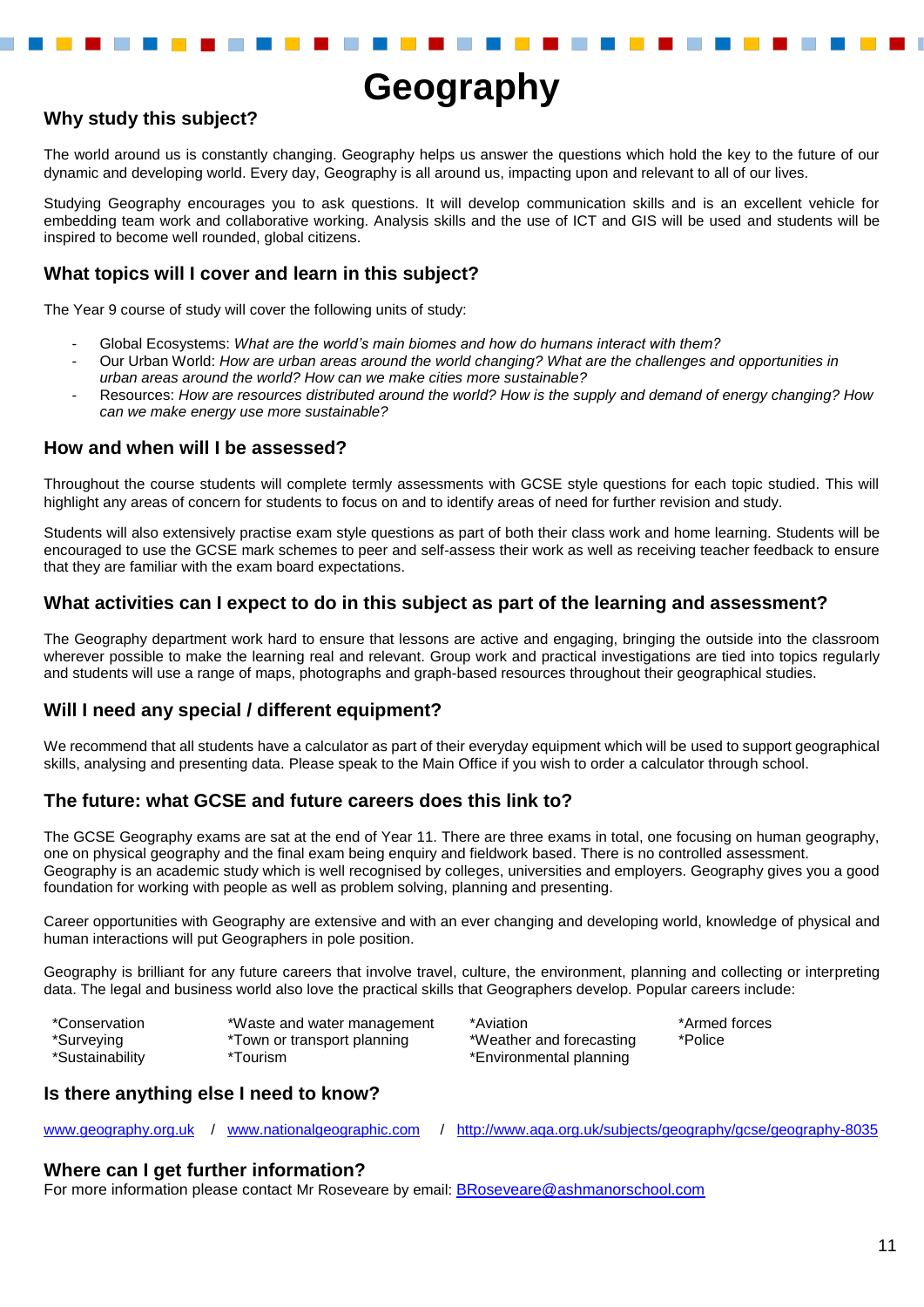### **History**

#### **Why study this subject?**

History is a fascinating and academic subject that allows you to understand how the society and world we live in has been formed.

This course will look at a part of human history that should be understood by all. Events like the Second World War changed history, warfare, geography and politics on an unimaginable scale. This course will give you a good understanding of this conflict. Characters like Adolf Hitler, Joseph Stalin, Winston Churchill, John F Kennedy and Martin Luther King Jr. have had a profound effect on the lives of millions. This course will help understand why these people are so significant today.

In this course you will develop the knowledge and skills that are essential for a well-rounded education.

Studying History in Year 9 develops the skills and knowledge which are useful for those interested in taking History or Ancient History at GCSE.

#### **What topics will I cover and learn in this subject?**

The Year 9 course will cover the following units of study:

- Tyrants through History the Roman Emperor Nero through to Hitler (a development study)
- The Holocaust persecution of minority groups by the Nazis
- World War II key events, issues and developments in warfare
- The Cold War superpower relations and atomic warfare

#### **How and when will I be assessed?**

At the end of each unit there will be an assessed piece of work that builds on the knowledge and skills gained in that unit as well as all other content learned throughout the year. All assessments are designed to prepare students for GCSE exams.

#### **What activities can I expect to do in this subject as part of the learning and assessment?**

History lessons will allow students to work with a wide range of sources in a variety of ways. There will be the opportunity to handle original artefacts, study film clips, analyse photographs and understand written accounts.

The emphasis in History lessons will be on active learning and a wide range of strategies will be used such as debates, presentations, group work, simulations and role-play, in order to carry out historical investigations.

#### **Will I need any special / different equipment?**

No, students don't need any special or different equipment.

#### **The future: what GCSE and future careers does this link to?**

History is a well-respected qualification and is highly valued by employers, colleges and universities. The study of History gives students an understanding of the world that they live in as well as the ability to evaluate a wide range of sources and information.

The study of History deals with real people that lived in the past and helps us understand what motivated these people. Therefore, History helps you understand the human mind and modern society.

The department offers two GCSEs for study in Years 10 and 11 – GCSE History and GCSE Ancient History.

History is a subject that can lead to a wide range of careers in law, politics, journalism, business, heritage management, teaching and management.

#### **Is there anything else I need to know?**

The Year 9 History curriculum includes content and skills needed for both GCSE History and GCSE Ancient History.

#### **Where can I get further information?**

For more information please contact Miss Worboys by email: **[eworboys@ashmanorschool.com](mailto:eworboys@ashmanorschool.com)**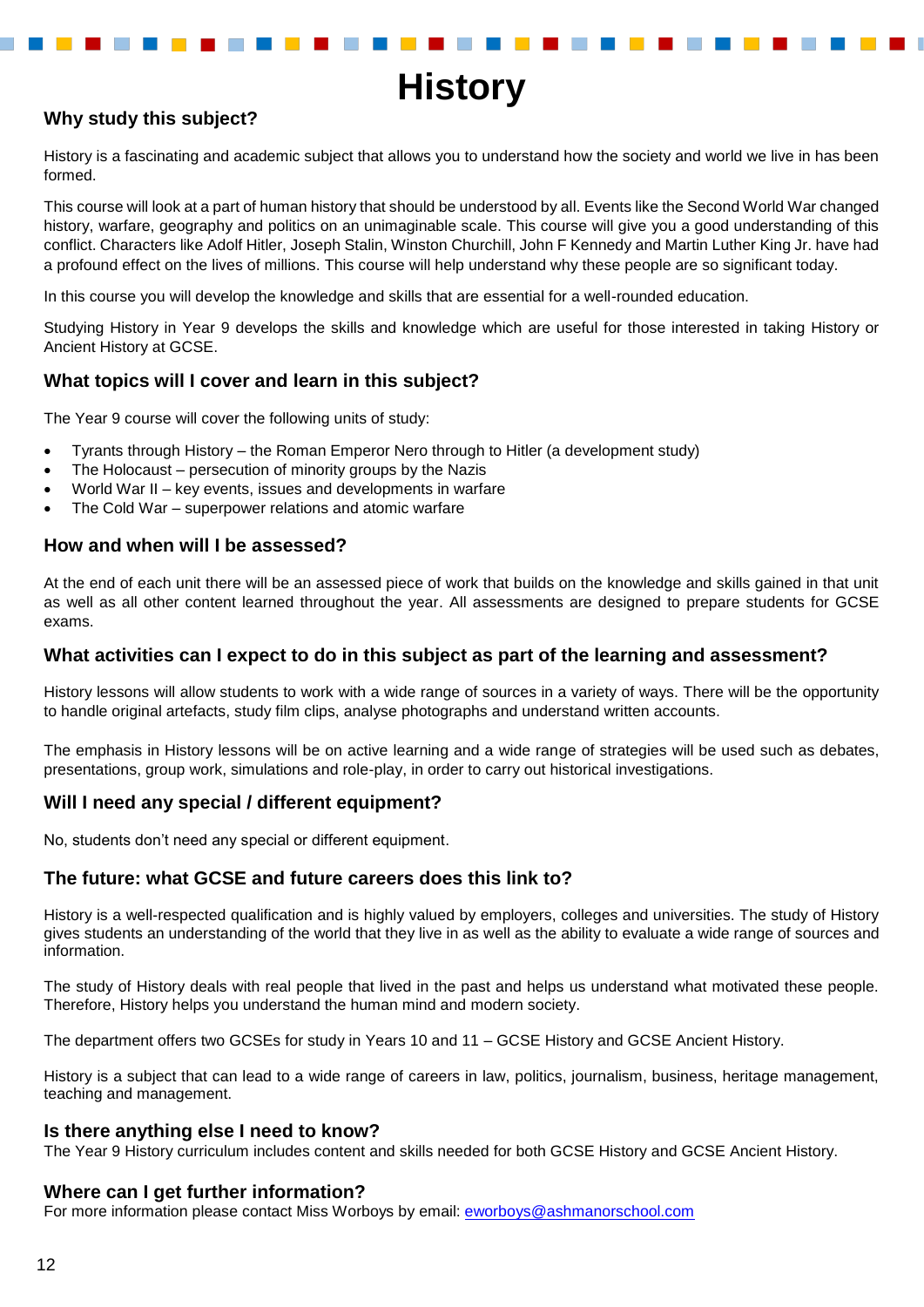### **Core Physical Education**

#### **Why study this subject?**

Physical fitness and an appreciation of the benefits of exercise are a vital part of modern life; studying PE and participating in the range of sports on offer will develop an understanding and enjoyment of sport and physical activity.

#### **What topics will I cover and learn in this subject?**

Students will participate in a variety of sports such as football, rugby, netball, fitness, badminton, basketball, dance and gymnastics. They will consider the techniques and requirements of each sport and work on improving the skills they already have in each discipline. The fitness suite is also used for Year 9 lessons, which brings an exciting alternative to team and individual sports.

#### **How and when will I be assessed?**

Students are assessed at the end of each module.

#### **What activities can I expect to do in this subject as part of the learning and assessment?**

Participation in sport is the key component in the lessons along with the intention to improve their level of performance. Peer and self-assessment and feedback will be a regular part of the lessons and teachers will give ongoing, formative feedback.

#### **Will I need any special / different equipment?**

Students are required to bring full Ash Manor School PE kit to every lesson.

#### **The future: what GCSE and future careers does this link to?**

The course will be a good stepping stone towards GCSE Physical Education, developing a greater depth to the knowledge of sport and the areas that surround it.

#### **Is there anything else I need to know?**

Every student participates in Core PE.

#### **Where can I get further information?**

For more information please contact Mr Hill by email: [ahill@ashmanorschool.com](mailto:ahill@ashmanorschool.com)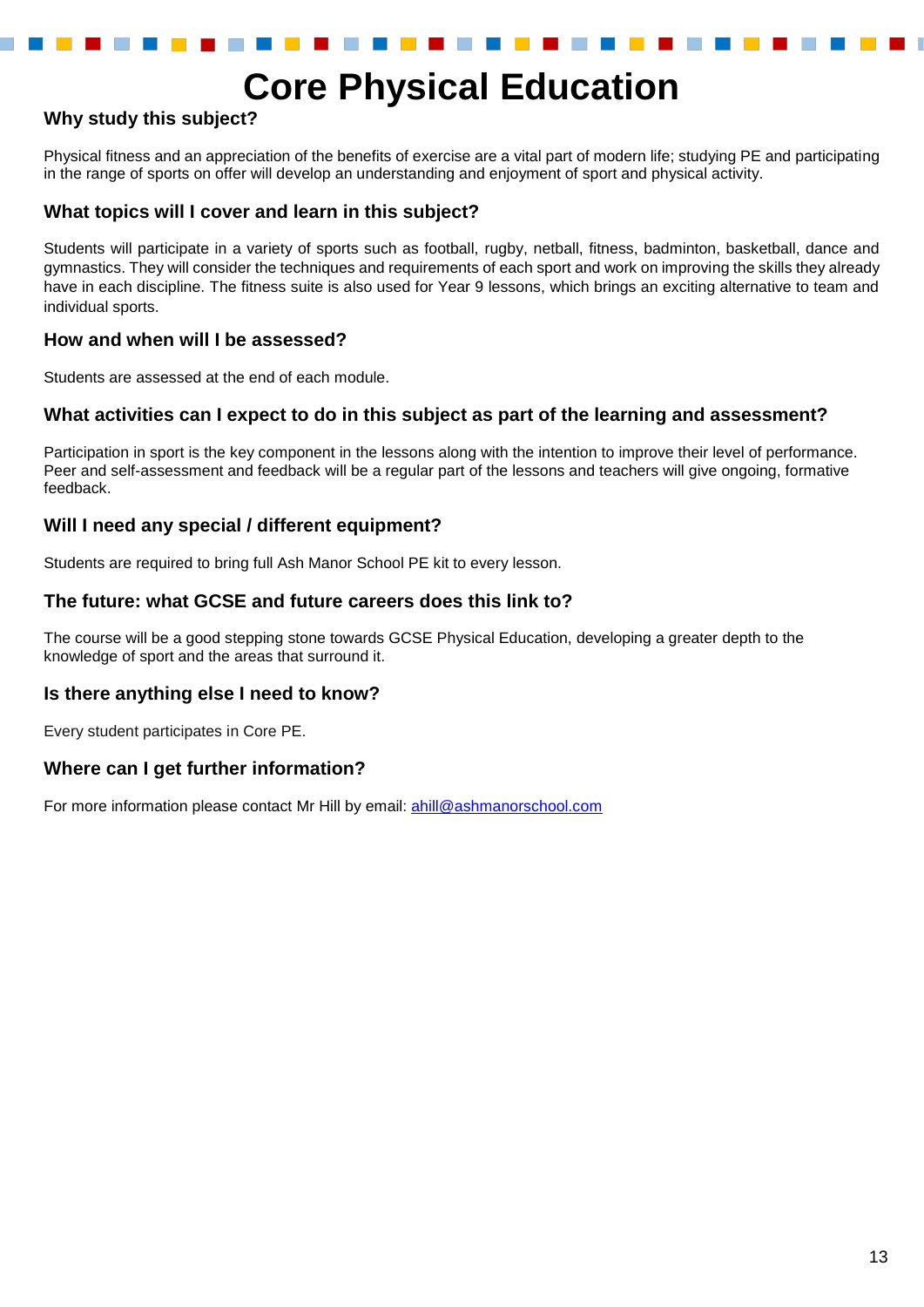### **Spanish**

#### **Why study this subject?**

The study of Spanish in Year 9 will develop students' practical communication skills and add an international dimension to their studies. Throughout Year 9, students will complete the Foundation Certificate in Secondary Education (FCSE) with the AQA exam board and earn a qualification at either Pass, Merit, or Distinction level, equivalent to a GCSE Grade 1, 2, and 3 respectively.

#### **What topics will I cover and learn in this subject?**

Students will study the following FCSE topics:

- 1. Mi Gente My people (Family, Friends, Role Models)
- 2. Intereses e influencias Leisure time (Hobbies and Activities)
- 3. De costumbre Customs, Daily Life & Festivals (festivals and celebrations)

#### **How and when will I be assessed?**

Throughout each unit, students will complete a wide range of tasks which emulate assessment questions in order to support progress and to identify areas which require further attention in independent learning.

At the end of each unit, students will complete the FCSE papers for that topic. Students will sit the three levels of assessment and their highest scoring paper will be chosen from each language skill. This will then form an assessment portfolio that will be submitted to the exam board at the end of the academic year.

As part of the 5 year learning journey, all of these assessment tasks help to prepare students for the GCSE course should they wish to continue with their Spanish studies in Key Stage 4.

#### **What activities can I expect to do in this subject as part of the learning and assessment?**

Every lesson, students will experience a range of learning activities that balance our four main skills: listening, speaking, reading, and writing. Incorporating real-life language and authentic resources where appropriate, we aim to have students engage with the Spanish language and culture beyond the classroom environment through lessons and independent learning tasks.

#### **Will I need any special / different equipment?**

There is no requirement to order any other equipment. Students may wish to have their own Spanish Grammar and Translation workbook which can be purchased through the school.

#### **The future: what GCSE and future careers does this link to?**

A great way to start getting to know and understand other people better is by learning their language. It's a multilingual world – not everyone speaks English. 94% of the world's population does not speak English as their first language. 75% of the world does not speak English at all.

Languages can of course be used in language-specific careers such as teaching, translating or interpreting but they are also useful in many jobs from reception to top-level management or law and can often be the deciding factor between candidates as well as in business trades where more and more companies are trading abroad with link companies.

As well as being useful for work, travel and tourism, a language can also help to improve literacy and gain an insight into other cultures and traditions around the world.

#### **Is there anything else I need to know?**

The topics covered in Year 9 provide a solid foundation for GCSE study.

#### **Where can I get further information?**

For more information please contact Mrs Roberts by email: [rroberts@ashmanorschool.com](mailto:rroberts@ashmanorschool.com)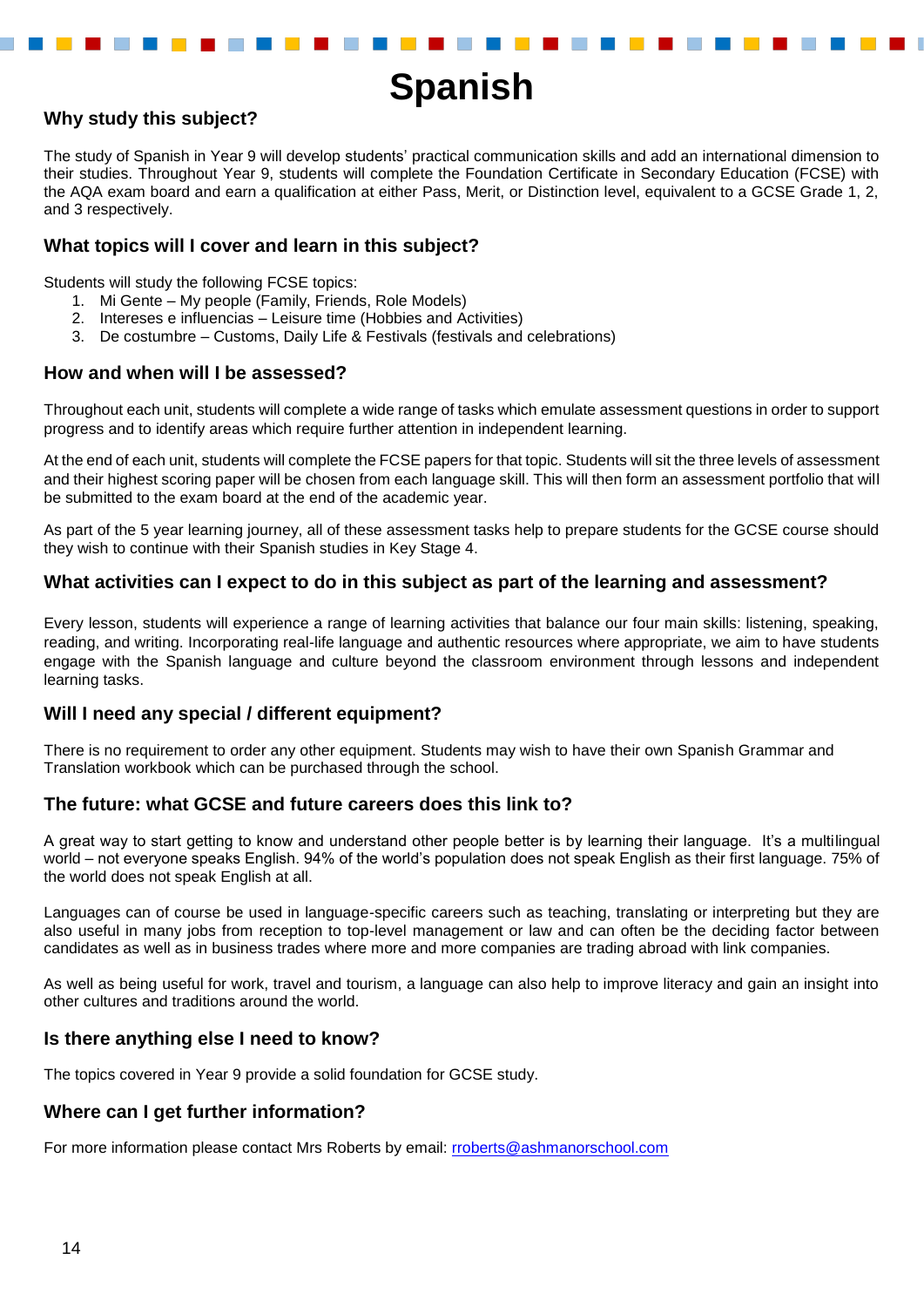### **Options Subjects**

You can choose four of the following subjects:

| <b>Subject</b>                           | Page No |
|------------------------------------------|---------|
| Art and Design                           | 16      |
| <b>Computer Science</b>                  | 17      |
| Dance                                    | 18      |
| Drama                                    | 19      |
| <b>Food and Nutrition</b>                | 20      |
| <b>Media Studies</b>                     | 21      |
| <b>Music</b>                             | 22      |
| <b>Physical Education</b>                | 23      |
| <b>Product Design</b>                    | 24      |
| Philosophy and Religious Studies         | 25      |
| Second Modern Foreign Language - French  | 26      |
| Second Modern Foreign Language - Spanish | 27      |
| <b>Textiles</b>                          | 28      |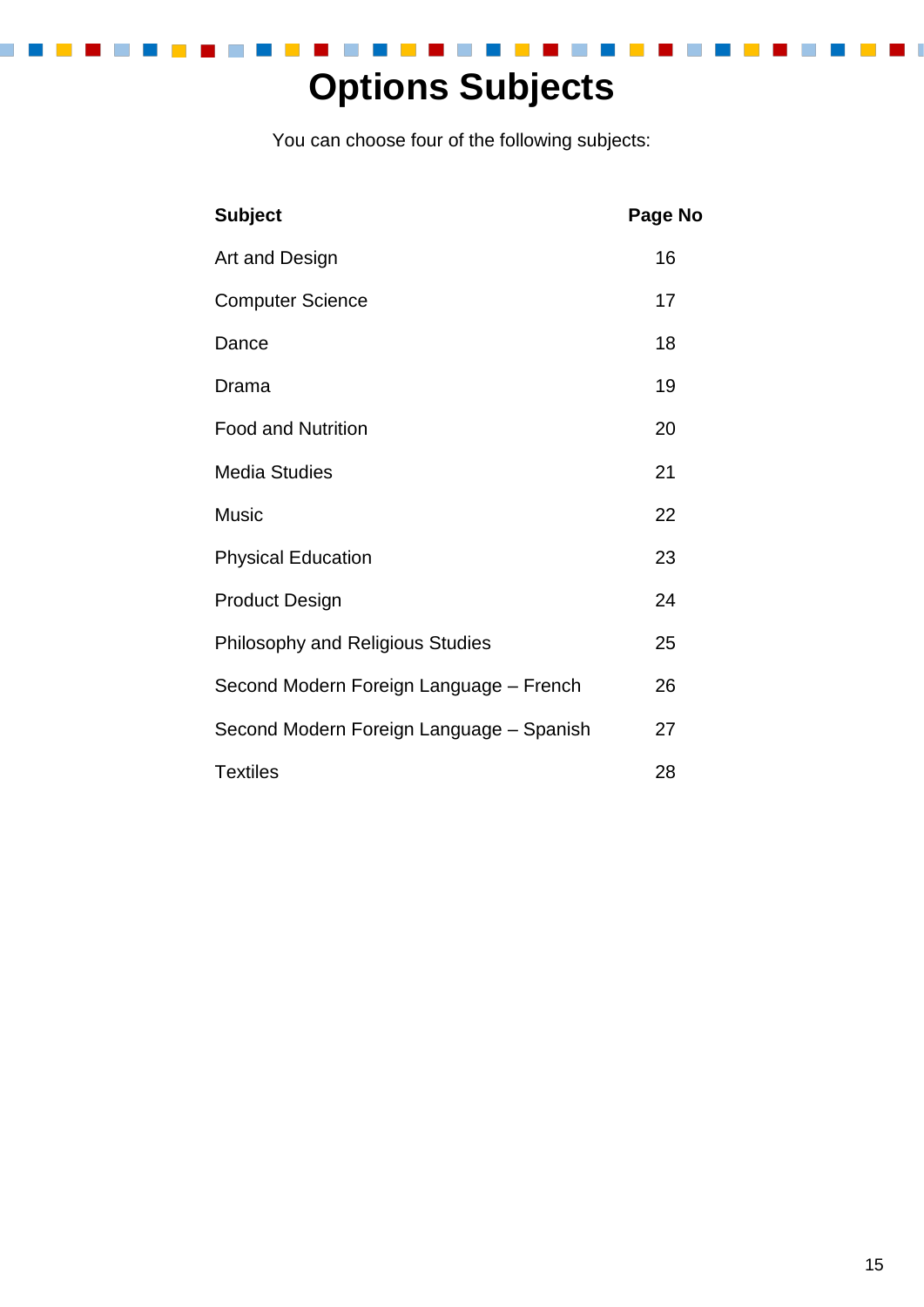### **Art and Design**

#### **Why study this subject?**

Art is an exciting subject that is used in a huge variety of professions and industries. In year 9 students develop their creativity, practical skills, knowledge and understanding of a variety of artistic movements and media.

#### **What topics will I cover and learn in this subject?**

In Year 9 we aim to address the GCSE assessment objectives in our course. Students will study two projects which are designed to incorporate all skills needed at GCSE: looking at in-depth drawing and mark making, painting and printing to a higher level allowing students to confidently access GCSE Art in Year 10.

#### **How and when will I be assessed?**

Students will be assessed using the GCSE assessment criteria and grading system of 9-1.

#### **What activities can I expect to do in this subject as part of the learning and assessment?**

Through the units of work students will experiment with a variety of art media, such as drawing, collage, print and other processes enabling them to meet all four assessment objectives.

#### **Will I need any special / different equipment?**

We provide all equipment that students need, however they do need to have a 2B pencil and a rubber.

#### **The future: what GCSE and future careers does this link to?**

GCSE Art is completed over two years (10 and 11). Throughout this time you will complete a portfolio of work (NEA 1). At the end of Year 11 students complete NEA 2, an externally set task that forms the exam element of the course.

A good creative background is useful as a basis for many careers, such as;

 Photographer, artist, graphic designer, computer games designer, interior designer, architect, animator, illustrator, web designer, product designer, sculptor, teacher, fashion designer

In Year 10 and 11, we follow the GCSE AQA syllabus which focuses on four assessment objectives:

- AO1 = Develop ideas through investigations informed by contextual and other sources
- AO2 = Refine ideas through experimenting and selecting appropriate resources, media and processes
- AO3 = Record ideas, observations and insights relevant to intentions
- AO4 = Present a personal response demonstrating meaningful and analytical understanding

#### **Is there anything else I need to know?**

If students would like to see past work/portfolios, please see Miss Barot.

#### **Where can I get further information?**

For more information please contact Miss Barot by email: [mbarot@ashmanorschool.com](mailto:mbarot@ashmanorschool.com)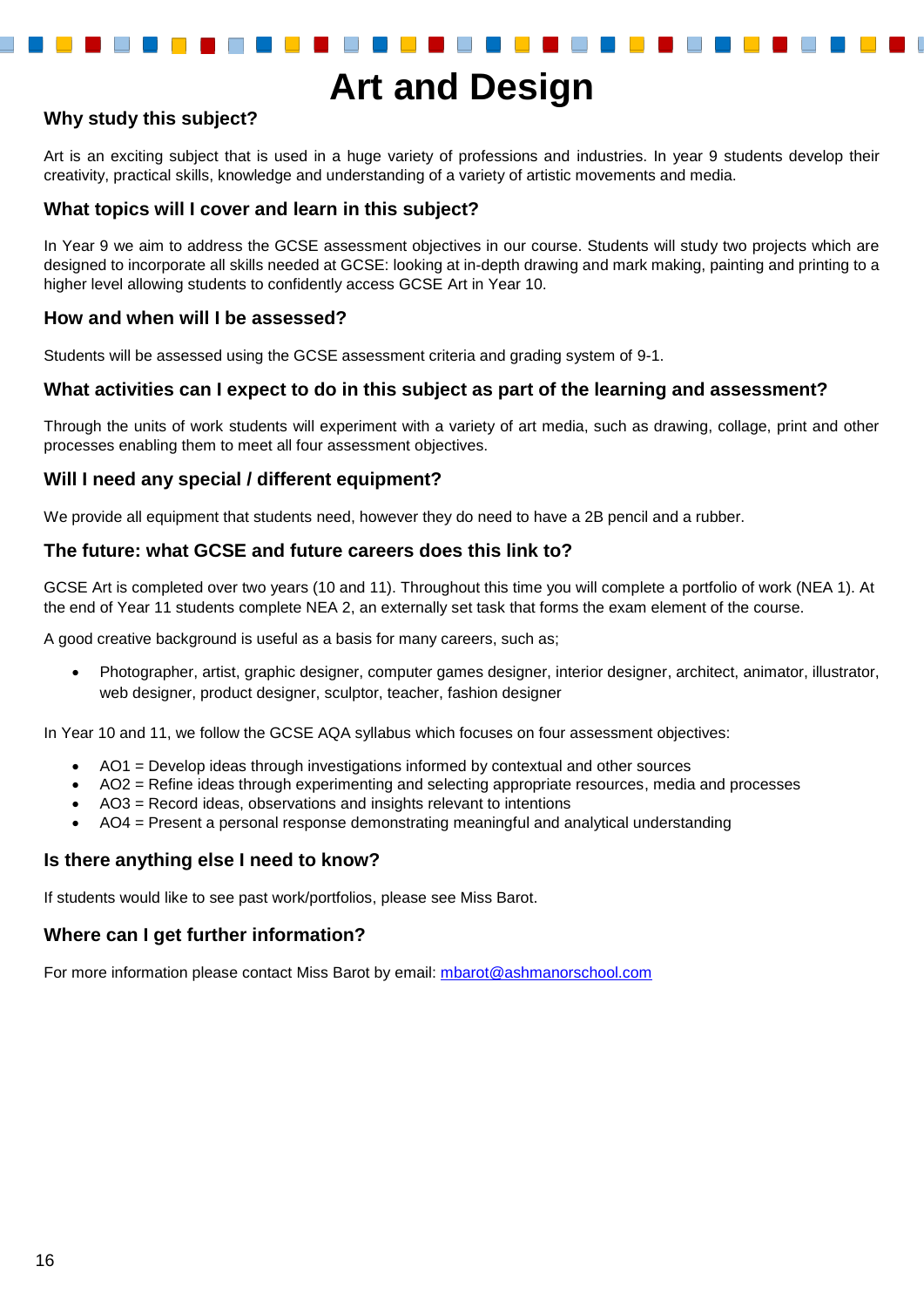### **Computer Science**

#### **Why study this subject?**

Computer Science has become a very high-profile subject over the last few years. The ability to program computers is a very valuable skill. Computing is of enormous importance to the economy, and the role of Computer Science as a discipline itself and as an 'underpinning' subject across Science and Engineering is growing rapidly.

Computer technology continues to advance rapidly and the way that technology is consumed has also been changing at a fast pace over recent years. The growth in the use of mobile devices and web-related technologies has exploded, resulting in new challenges for employers and employees. For example, businesses today require an ever-increasing number of technologically-aware individuals. This is even more so in the gaming, mobile and web related industries and GCSE Computer Science has been designed with this in mind.

#### **What topics will I cover and learn in this subject?**

The principles of Computational thinking (Abstraction, Decomposition and Algorithmic thinking) Designing creating and refining algorithms within Python Using Sequence, Selection and Iteration to complete a given scenario We will also look at the ethical use of computers relating this to driverless cars, medicine and the environment.

#### **How and when will I be assessed?**

Half-termly assessments using GCSE criteria and grade boundaries.

#### **What activities can I expect to do in this subject as part of the learning and assessment?**

Problem Solving, Python, Spreadsheet Design, Database Design, Ethical use of Computers, Legal Structure and Copyright

#### **Will I need any special / different equipment?**

All will be provided.

#### **The future: what GCSE and future careers does this link to?**

If you want to go on to higher study and employment in the field of Computer Science it provides a superb stepping stone to some of the following:

- applications programmer multimedia programmer
- games programmer software engineer
- information systems manager **and the systems analyst**
- information technology consultant  $\bullet$  systems designer
- 
- 
- -

#### **Is there anything else I need to know?**

In Year 10 students can study either the Vocational Award in ICT or GCSE Computer Science. Students will get experience of sections from both subjects in Year 9 to allow them to see the difference between the two courses for Year 10.

#### **Where can I get further information?**

For more information please contact Mr Coomber by email: [scoomber@ashmanorschool.com](mailto:scoomber@ashmanorschool.com)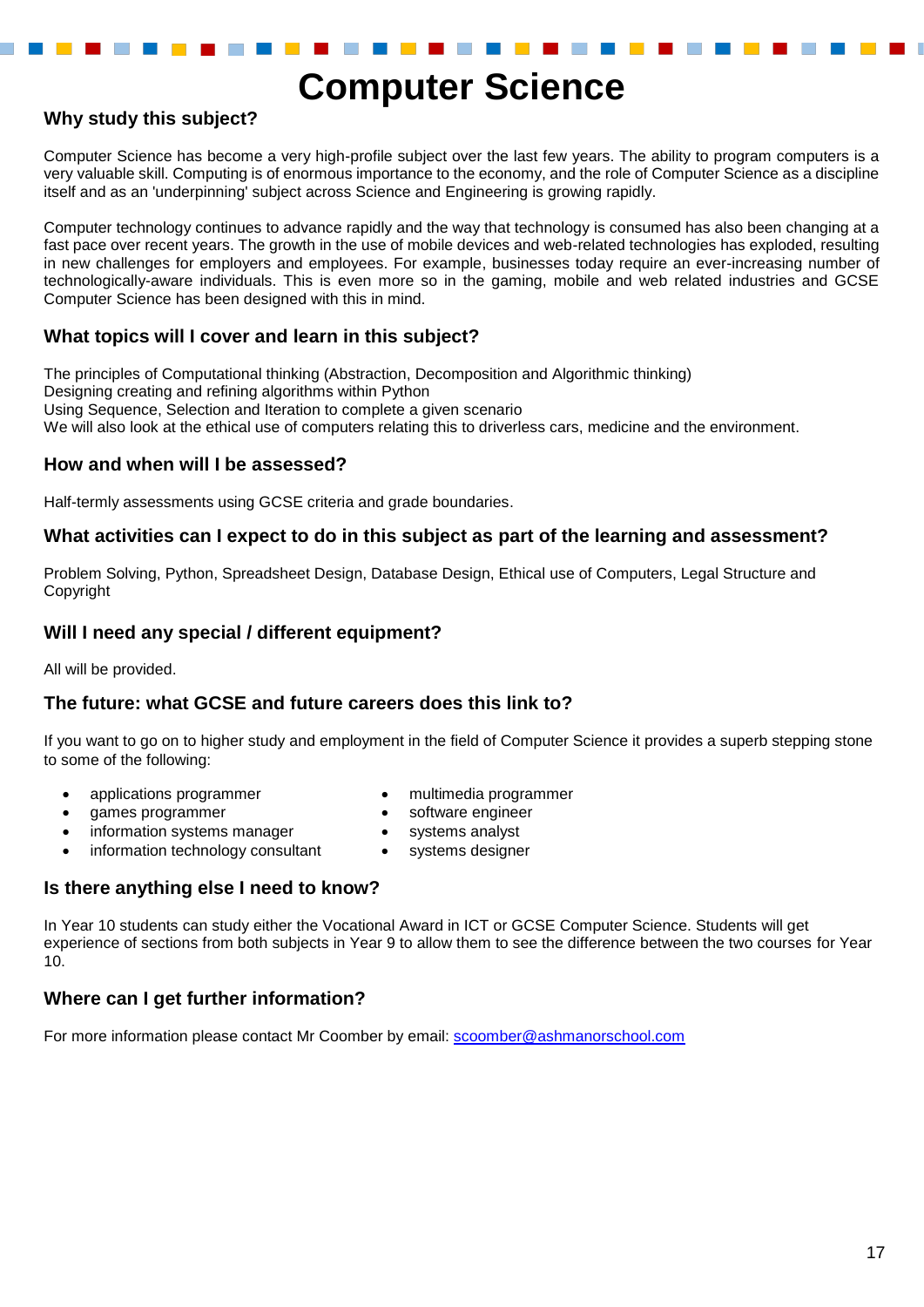### **Dance**

### **Why study this subject?**

This subject is a foundation year for GCSE Dance and gives students the chance to gain valuable knowledge and preparation for the study of the subject in Year 10.

Students who select Dance in Year 9 will get the opportunity to develop essential skills and techniques required to improve both their knowledge and understanding, and performance qualities, in a range of dance styles.

If you enjoy Dance and/or have an interest in entering the performing arts industry in the future then you will enjoy and succeed in this option.

#### **What topics will I cover and learn in this subject?**

The course is a combination of practical dance and the study of dance styles as well as laying the foundation for the theoretical and analytical knowledge required by GCSE Dance. The course will cover different genres of dance and choreography.

Students will also study the choreographic process and the preparation and production process. Students will learn about key elements and features of different dance styles and physical, interpretative and stylistics qualities required to become a good performer.

#### **How and when will I be assessed?**

The assessment is through practical dance performance, analysis of their own and others' work, and their understanding of how to improve performance as well as through GCSE style theory questions. 40% Theory

30% Choreography 30% Performance

#### **What activities can I expect to do in this subject as part of the learning and assessment?**

Students will be expected to learn teacher-led dance sequences and also be able to create their own choreography and perform to an audience in a variety of styles.

#### **Will I need any special / different equipment?**

Students will need either the black performing arts t-shirt or the standard PE t-shirt, plus plain black or school uniform leggings, (boys can wear P.E. tracksuit bottoms or plain, black jogging bottoms). All lessons take place bare foot without shoes or socks. Long hair must be adequately tied up and no jewellery can be worn.

#### **The future: what GCSE and future careers does this link to?**

As this is a practical dance option, it will lead onto Level 2 courses involving the performing arts, including GCSE Dance, BTEC Performing Arts and many more.

#### **Is there anything else I need to know?**

Students who study Dance in Year 9 are encouraged to attend extra-curricular dance clubs and take part in school shows.

#### **Where can I get further information?**

For more information please contact Miss Adams by email: [tadams@ashmanorschool.com](mailto:tadams@ashmanorschool.com)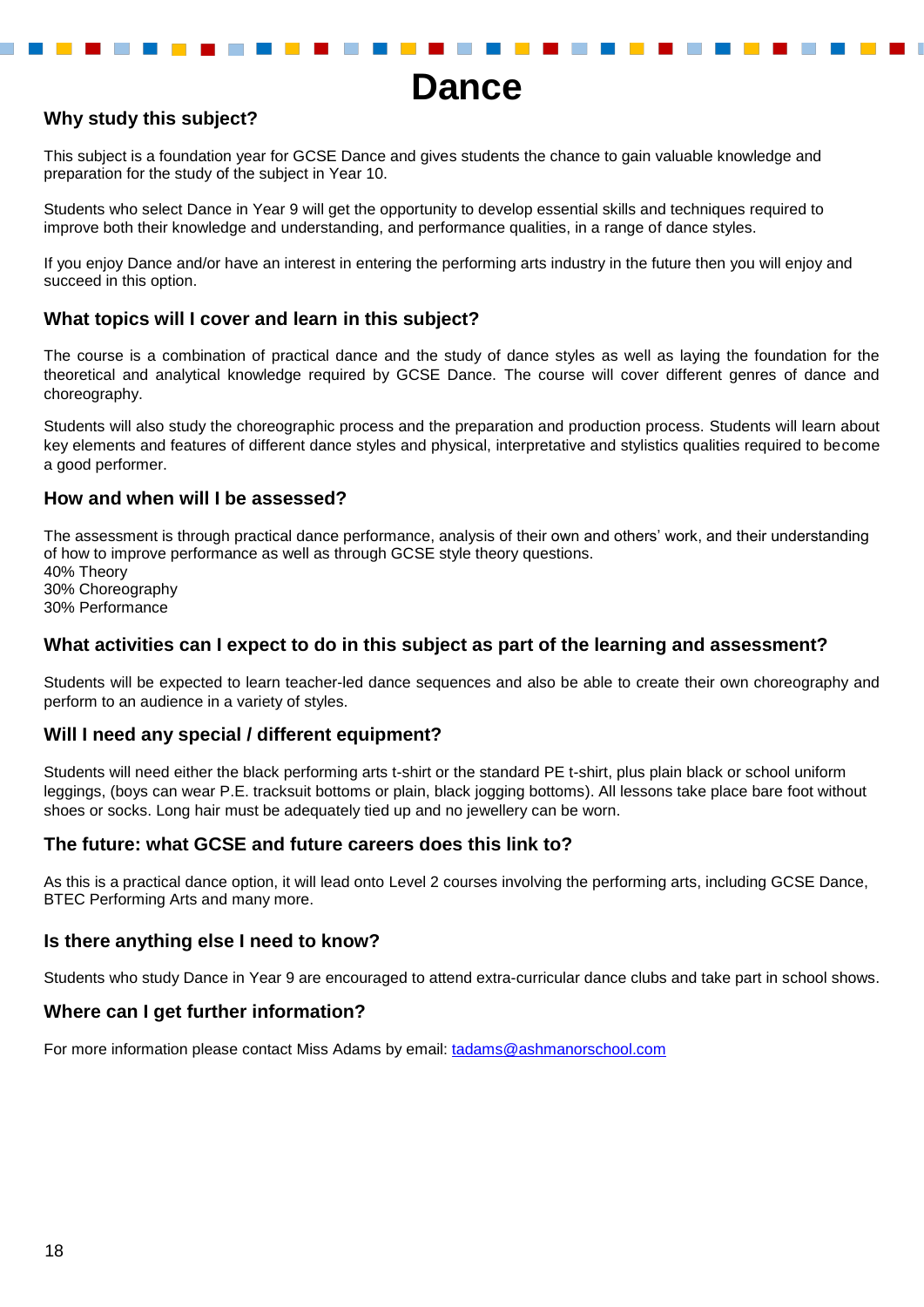### **Drama**

#### **Why study this subject?**

Drama is a highly practical, creative and challenging subject offering students the chance to develop their presentation skills, grow in confidence, promote self-awareness and learn to work as a team. Students consistently achieve success in Drama and when it comes to interviews or leadership opportunities; the way you come across and the ability to work with other people successfully will make the difference between someone getting the job or not. A fun, exciting subject and it will help students achieve and become more than they ever thought they could.

#### **What topics will I cover and learn in this subject?**

In preparation for GCSE Drama, students will take part in teacher-led workshops, scripted scenes and devised group performances, where they will assess both the work of modern and traditional practitioners as well as the skills and techniques used to create a variety of theatre styles. Students will additionally have the opportunity to watch live and some recorded performances based on various styles and evaluate the effectiveness of a variety of performances throughout Year 9. The topics studied will also promote involvement in and enjoyment of drama, as performers and/or designers.

#### **How and when will I be assessed?**

The assessments in Drama are through practical Drama performances, analysis of their own and others' work, and their understanding of how to improve performance as well as through GCSE style theory questions. These will take place every term to show progression and identify areas of key strengths and weaknesses. The year is broke up as below:

- Devising Theatre 30%
- Performing from a Script 30%
- Theory 40%

There will also be opportunities for students to work as designers and be assessed on these skills, however, there is an expectation that all students will need to perform in Year 9.

#### **What activities can I expect to do in this subject as part of the learning and assessment?**

At the start of the course, students will study a chosen play and participate in one performance using sections of the text; students can be assessed on either acting or design for this performance. Students will also take part in teacher-led workshops focusing on a variety of styles and techniques needed in a variety of theatre productions. There will be opportunities for some design aspects to take place in this part of the year, however, the emphasis will be mainly on performance skills and acting. Students will also look at monologue delivery, in particular, from Macbeth which is a text they study in English in Year 10. We will also look at the provision for live theatre in the area and organise trips that will be suitable.

#### **Will I need any special / different equipment?**

The department will provide all equipment and resources necessary for students who wish to take Drama.

There is a Performing Arts uniform available for students and it is recommended that those who are seriously considering taking Drama further into GCSE purchase this uniform. It allows for mobility and modesty in this physically active subject. In all cases, students in skirts should bring shorts or leggings to put on underneath their uniform.

Students who study Drama in Year 9 are encouraged to attend extra-curricular Drama clubs and take part in school shows.

#### **The future: what GCSE and future careers does this link to?**

Drama is not just about wanting to become an actor or designer and is now recognised as a great asset for all careers that involve working with other people.

These can include: PR, advertising, journalism, sales, business management, teaching, speech therapy and social work as well as all aspects of work in the theatre and film industry. Time management, self-discipline and the ability to honestly reflect on work are sought after personal qualities and Drama will develop them all.

#### **Is there anything else I need to know?**

The Year 9 Drama curriculum covers all the skills required to be successful for the end of Key Stage 3 developing towards the beginning of Key Stage 4.

#### **Where can I get further information?**

For more information please contact Mrs Howells by email: [khowells@ashmanorschool.com](mailto:khowells@ashmanorschool.com) 19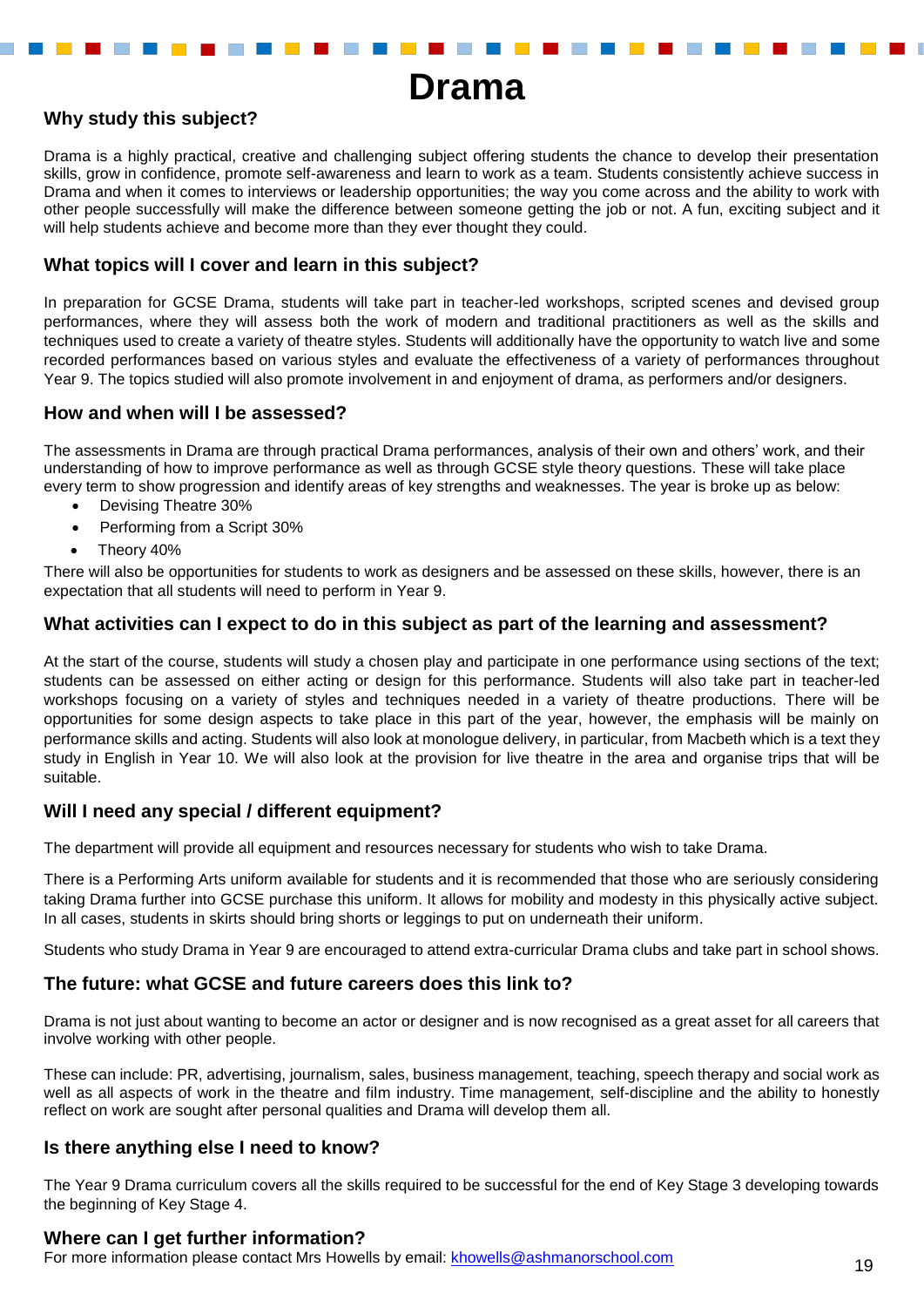### **Food & Nutrition**

#### **Why study this subject?**

Food and Nutrition aims to equip learners with the knowledge, understanding and skills required to cook and apply the principles of food science, nutrition and healthy eating. If students enjoy working in a kitchen and engaging in practical lessons then this is the subject for them. This is a great foundation if students are interested in taking Food and Nutrition at GCSE or would just like to learn an essential life skill and be able to cook for themselves.

#### **What topics will I cover and learn in this subject?**

Food and Nutrition is an exciting and creative course which focuses on practical cooking skills to ensure students develop a thorough understanding of nutrition, food provenance and the working characteristics of food materials. Students will build on previous knowledge gained in Years 7 and 8, to develop their practical skills by making more complex products.

#### **How and when will I be assessed?**

The strands of assessment are:

- Demonstration of technical skills
- Research & investigation
- Knowledge & understanding
- Analysis & evaluation

These are undertaken through various tasks.

#### **What activities can I expect to do in this subject as part of the learning and assessment?**

Cookery skills including weighing, measuring and preparation of ingredients; knife skills, preparing fruits and vegetables, using different equipment and cooking methods. Students will also prepare, combine and shape different foods, as well as make different sauces, tenderise and marinate foods, make different doughs, use different raising agents and set different mixtures. There will be an element of theory linked to the practical tasks to build the foundations for those wishing to pursue this subject at GCSE including investigations and research.

#### **Will I need any special / different equipment?**

For practical tasks students will need the required ingredients, or for a nominal fee the school can provide these. Some students may qualify for a subsidy, see Miss Barot for further details.

#### **The future: what GCSE and future careers does this link to?**

The skills students develop through the study of Food and Nutrition will support their study of a wide range of other subjects. In terms of subject knowledge, the nutrition and health elements may particularly complement the study of Science, Physical Education and Health and Social Care. Studying food can lead to careers in food science, nutrition, catering, hospitality, food marketing, design and development.

#### **Is there anything else I need to know?**

If students would like to see past work/portfolios, please see Miss Barot.

#### **Where can I get further information?**

For more information please contact Miss Barot by email: [mbarot@ashmanorschool.com](mailto:mbarot@ashmanorschool.com)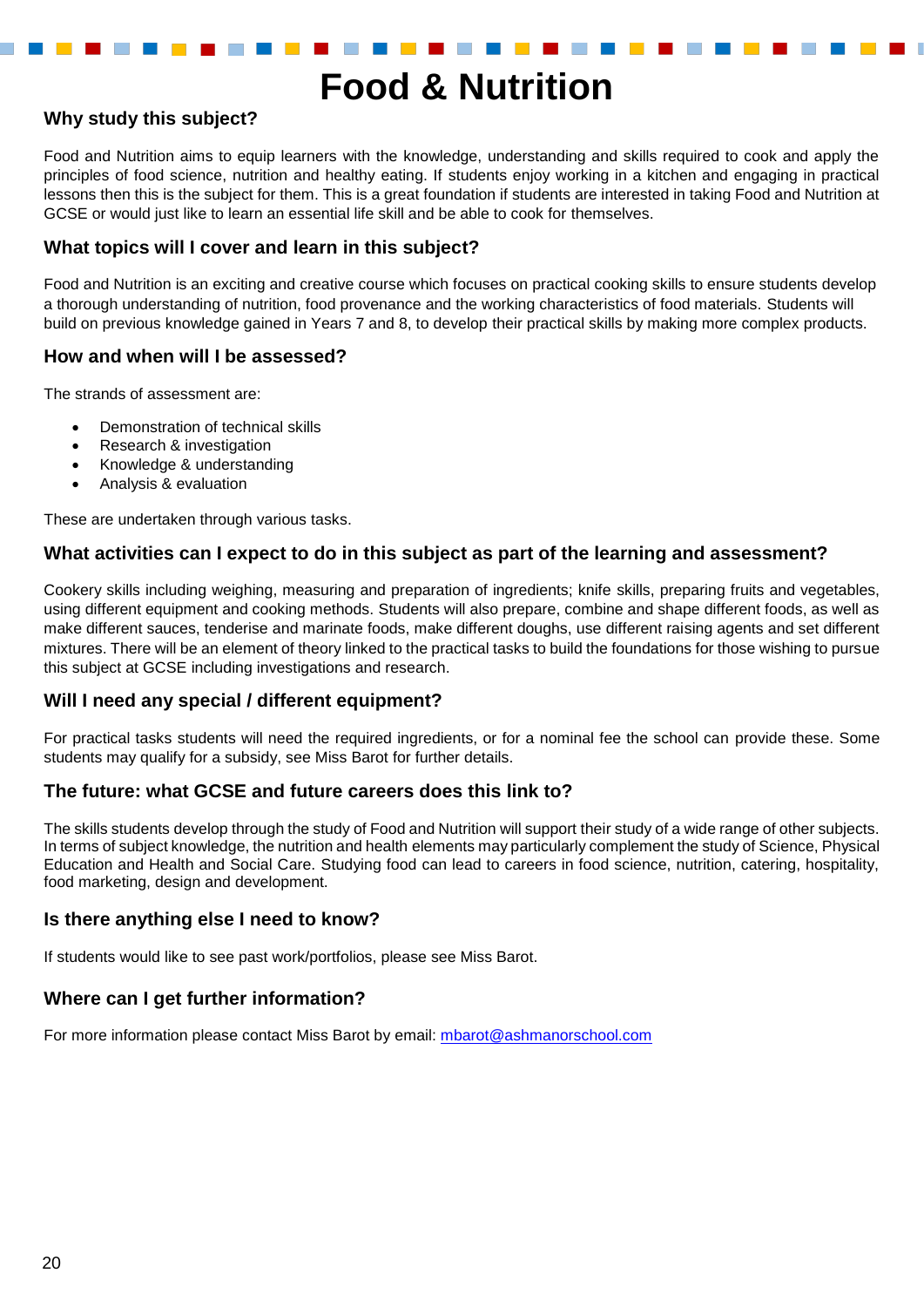### **Media Studies**

#### **Why study this subject?**

Media Studies is an exciting, creative and academic course allowing students to explore a wide range of media texts analytically, as well as developing their own skills as producers of media texts.

Students develop the confidence to become sophisticated interpreters of a range of media texts, as well as honing their own creative identity.

#### **What topics will I cover and learn in this subject?**

We follow the AQA syllabus at GCSE and the Year 9 course offers a solid foundation for progression on to GCSE Media Studies.

Over the course of Year 9, students will study a wide range of moving image, digital and print texts, both analytically and in their own creative responses.

#### **How and when will I be assessed?**

Written, analytical assessment is ongoing throughout the terms with regular opportunities for reflection and improvement.

#### **What activities can I expect to do in this subject as part of the learning and assessment?**

Students will be analysing print, digital and moving image texts in addition to creating their own print and digital texts. They will be equipped with the fundamental skills in creation and analysis required to succeed at GCSE Media Studies.

#### **Will I need any special / different equipment?**

An open mind, determination and a willingness to excel.

#### **The future: what GCSE and future careers does this link to?**

The media industry is one of the fastest growing sectors in the UK affording a wide and ever changing range of career paths. Media Studies provides a solid foundation for understanding the key concepts that power the industry as well as igniting the creative drive and ambition essential to succeed in this exciting and challenging sector. Media Studies in Year 9 will equip students very well for pursuing GCSE Media Studies in Years 10-11.

#### **Is there anything else I need to know?**

The Year 9 course provides students with an excellent foundation for GCSE Media Studies in Year 10, however it is not necessary to have studied Media Studies in Year 9 to select it as an option in Year 10.

#### **Where can I get further information?**

For more information please contact Miss Hunt by e-mail: [khunt@ashmanorschool.com](mailto:khunt@ashmanorschool.com)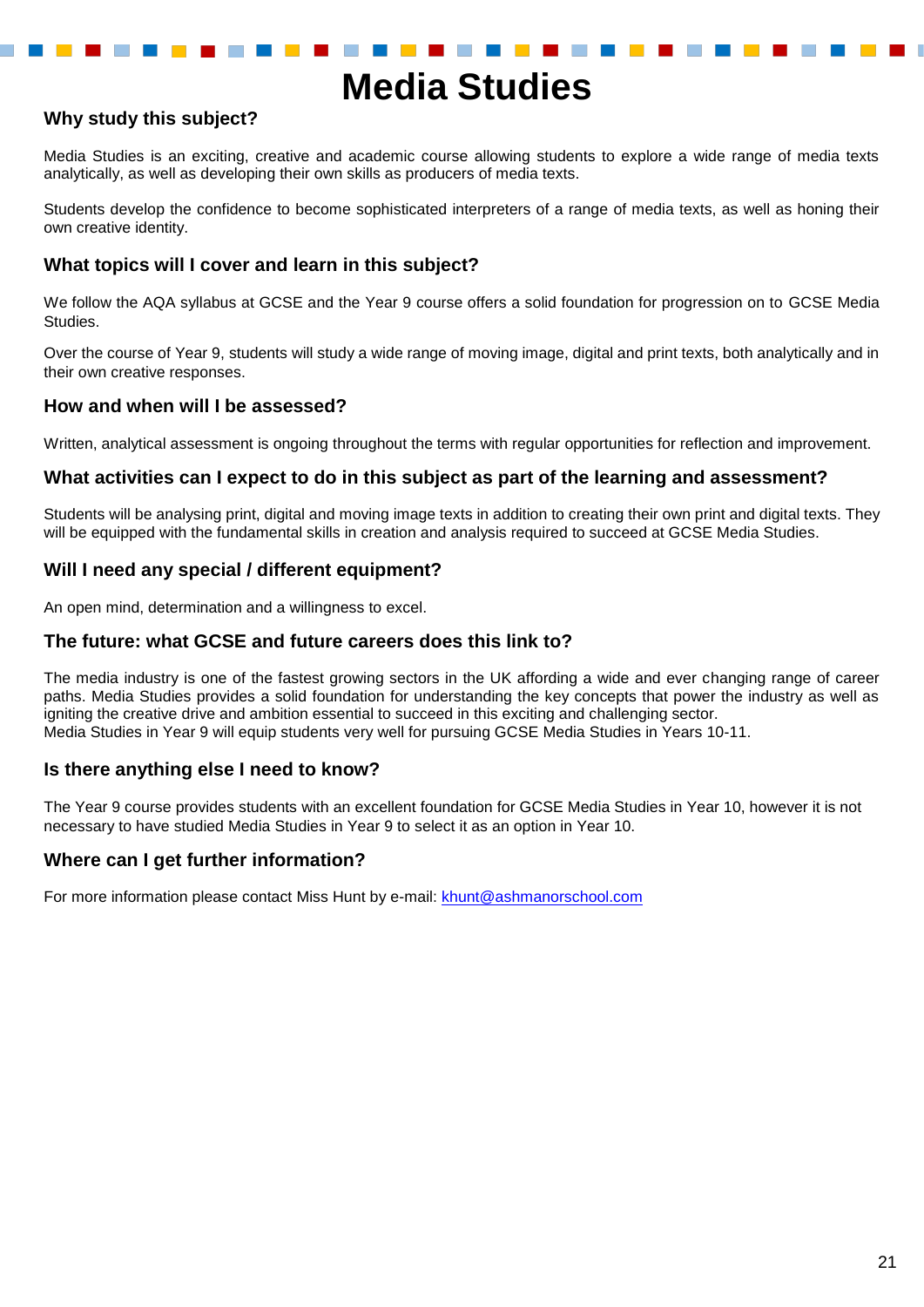### **Music**

#### **Why study this subject?**

Music is an exciting, challenging and popular subject, offering creativity, skill development and the ability to work in a number of different situations. It provides excellent opportunities for students to develop a range of performance, composition and listening skills, combining technical development and musical creativity. Through studying music and music technology, students are encouraged to be imaginative and so develop independence and confidence. The skills learnt are invaluable for later on in life: working effectively as part of a team, as an ensemble and being able to present to other students, are the tools students need to be successful in an interview or to effectively carry out a job.

#### **What topics will I cover and learn in this subject?**

Topics covered in Year 9 Music encompass the range of skills required to be successful in GCSE Music. Units of work incorporate performance, composition and listening activities in a fun, engaging and practical way. Examples of topics covered include: Reggae, Brit-pop, Song writing, Composition and Minimalism. In these topics students have the opportunity to explore elements of music performance, ensemble playing and music technology.

#### **How and when will I be assessed?**

There are two types of assessment in Music: mid-term and end of unit. Each student will be assessed in the middle of the unit by having their work recorded and feedback given. They will then again be assessed at the end of the unit and be given a final grade for that piece of work.

#### **What activities can I expect to do in this subject as part of the learning and assessment?**

Activities in Music are broad. They incorporate music performance, music composition and listening tasks. In Year 9 students also study Music Technology in depth, using Cubase. This professional software package facilitates students with the tools in which to create music with freedom and expression. Exposure to this in Year 9 is the perfect stepping stone to composition in Year 10 and beyond. Alongside classroom teaching, students will have access to a range of extracurricular ensembles including, Choir, KS3 Rock and Pop band and Pop funk and Soul band.

#### **Will I need any special / different equipment?**

The department will provide all equipment and resources necessary for students who wish to take Music. Any student wishing to rehearse or practice at home may wish to invest in hiring or buying a musical instrument. However, the music department does have a number of musical instruments that students can use for rehearsals as required.

#### **The future: what GCSE and future careers does this link to?**

Music at Year 9 is the first step towards studying GCSE Music in Year 10. Music also sets you up well for other subjects as it teaches you vital skills in group work and presentation. Careers are wide-ranging – it's more than just performing on stage! Working in the studio as an engineer, producer and technician are all careers linked to music as well as more traditional music roles such as teaching music and music therapy. Music also promotes the skills required for many other roles outside of the subject due to the practical nature of the course.

#### **Is there anything else I need to know?**

[www.aqa.org.uk/subjects/music/gcse/music-8271](http://www.aqa.org.uk/subjects/music/gcse/music-8271) / [www.bbc.co.uk/education/subjects/zmsvr82](http://www.bbc.co.uk/education/subjects/zmsvr82)

#### **Where can I get further information?**

For more information about Music, please contact Mr Carter by e-mail: [jcarter@ashmanorschool.com](mailto:jcarter@ashmanorschool.com)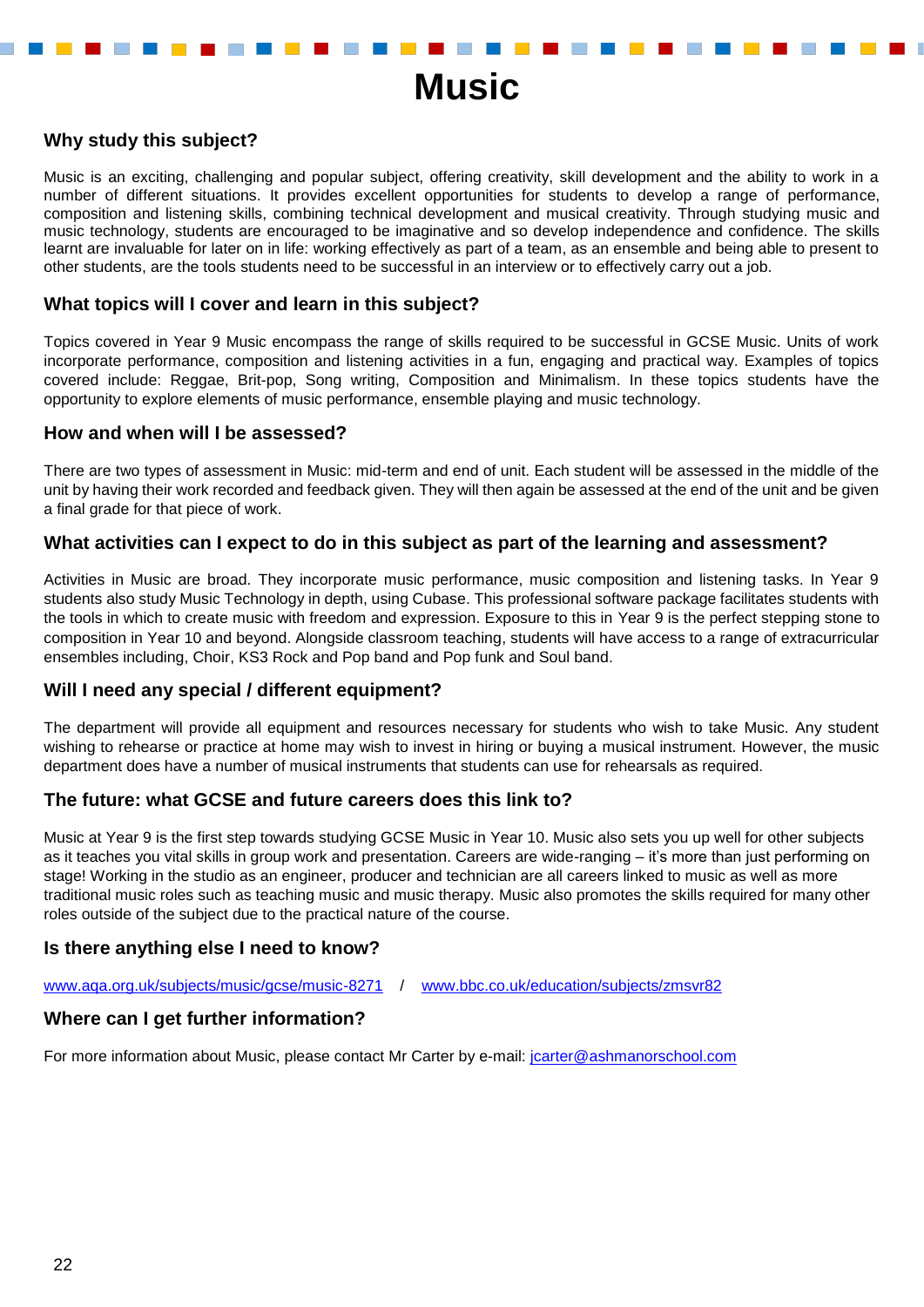## **Philosophy and Religious Studies**

#### **Why study this subject?**

In Philosophy and Religious Studies, philosophical perspectives within Buddhism and Christianity and four contemporary ethical themes including Relationships and Families, Life Issues, Peace and Conflict and Crime and Punishment are studied. This breadth of topics ensures students have a diverse choice of intriguing subjects to explore. Students will be challenged with questions about belief, values, meaning, purpose and truth, enabling them to develop their own attitudes towards ethical and religious issues. Students will also gain an appreciation of how religion, philosophy and ethics form the basis of our culture and values.

#### **What topics will I cover and learn in this subject?**

In Year 9 students will explore philosophical ideas about reality, 'The Existence of God' and 'The Problem of Evil' and 'Suffering'. We also lay the foundations for GCSE by studying Christian and Buddhist beliefs in more depth, including 'Animal Ethics' and 'Medical Ethics'. Finally we look into ideas about social changers and what motivates them and then more in depth Buddhism in preparation for Year 10. This wide range of topics helps develop students' interest and understanding of PRS.

#### **How and when will I be assessed?**

Assessment is at the end of each topic. It is set out in a GCSE style with the focus on preparation for answering questions at GCSE including skills in assessing knowledge, analysis and evaluation.

#### **What activities can I expect to do in this subject as part of the learning and assessment?**

Debating, discussions, presentations, watching excerpts from films and written analysis are activities used in the topics studied. Students will develop their analytical and critical thinking skills, the ability to work with abstract ideas, leadership and research skills. All these will help prepare them for further study at GCSE, A Level, university and also in the workplace within whatever career they choose.

#### **Will I need any special / different equipment?**

Just a full equipment set and an open mind.

#### **The future: what GCSE and future careers does this link to?**

GCSE Religious Studies is highly valued by universities as it prepares students to think critically and base their opinions on facts and evidence. This will help with further study at sixth form, university and in the workplace where they will work and deal with people of different cultures and beliefs. This can be very useful for a wide variety of careers such as police or armed forces, the caring professions (e.g. doctors, nursing, and social work), teaching, aid work, legal work, government and local council.

#### **Is there anything else I need to know?**

Students do not need to be religious to study this subject – students just need an open, enquiring mind and a willingness to listen to other students' perspectives.

#### **Where can I get further information?**

For more information please contact Miss Moore by email: [smoore@ashmanorschool.com](mailto:smoore@ashmanorschool.com)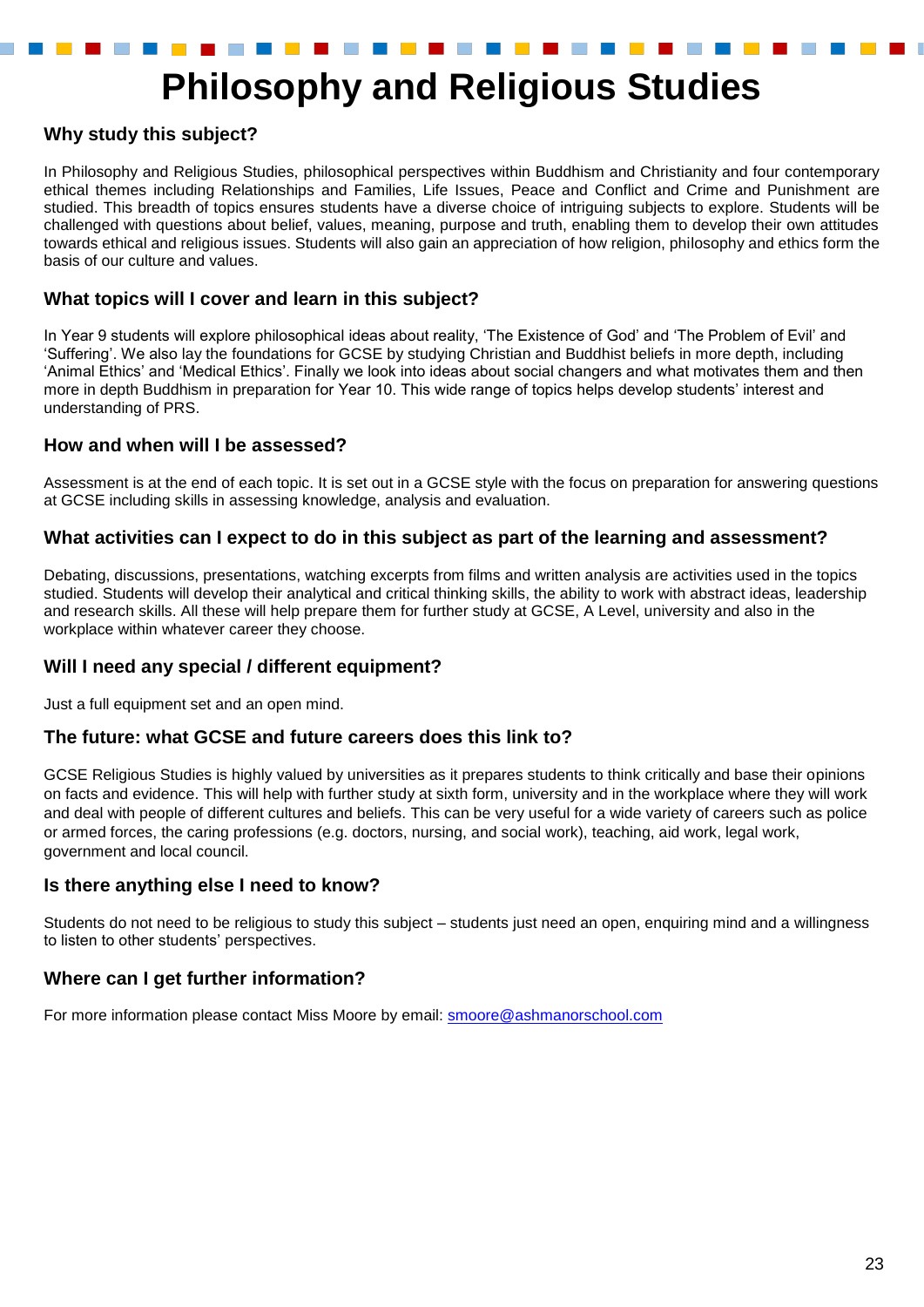### **Physical Education**

#### **Why study this subject?**

Physical Education is a fantastic, thought provoking and challenging subject. Studying PE in Year 9 and beyond could lead to a career in sport, and also gives the opportunity to look in detail at how the human body works for athletes.

#### **What topics will I cover and learn in this subject?**

As a Year 9 option, a range of PE theory topics are studied as well as some of the practical sports on offer. Theory topics include:

- Principles of Training
- Muscles and Bones
- Movement analysis
- Components of Fitness
- Sport Psychology
- Participation rates

#### **How and when will I be assessed?**

At the end of every unit, students will complete an end of unit test. This will identify any areas of concern for students to focus on in future lessons or as part of their home learning.

Students will also be assessed practically to ensure that they are meeting levels of performance within the skills element of the specification.

#### **What activities can I expect to do in this subject as part of the learning and assessment?**

As the new GCSE PE course is predominantly theory based (60%), the course will follow a similar theme. Students will spend lots of time in the classroom studying the various topics, but there will of course be a practical element to help with the (40%) controlled assessment.

#### **Will I need any special / different equipment?**

School PE kit is essential, as is full stationary equipment. It is highly recommended that students attend an extracurricular club.

#### **The future: what GCSE and future careers does this link to?**

GCSE PE has many links to the working world after school - jobs include being a PE teacher, physiotherapist, gym manager, fitness instructor and many more. The course has links to Biology, Physics and Food and Nutrition.

#### **Is there anything else I need to know?**

The BBC GCSE Bitesize website has good content which supports the Year 9 course. The AQA exam board website is also well resourced helping to inform students of the specification and providing exemplar examinations similar to those that students will sit in Year 11.

#### **Where can I get further information?**

For more information please contact Mr Hill by email: [ahill@ashmanorschool.com](mailto:ahill@ashmanorschool.com)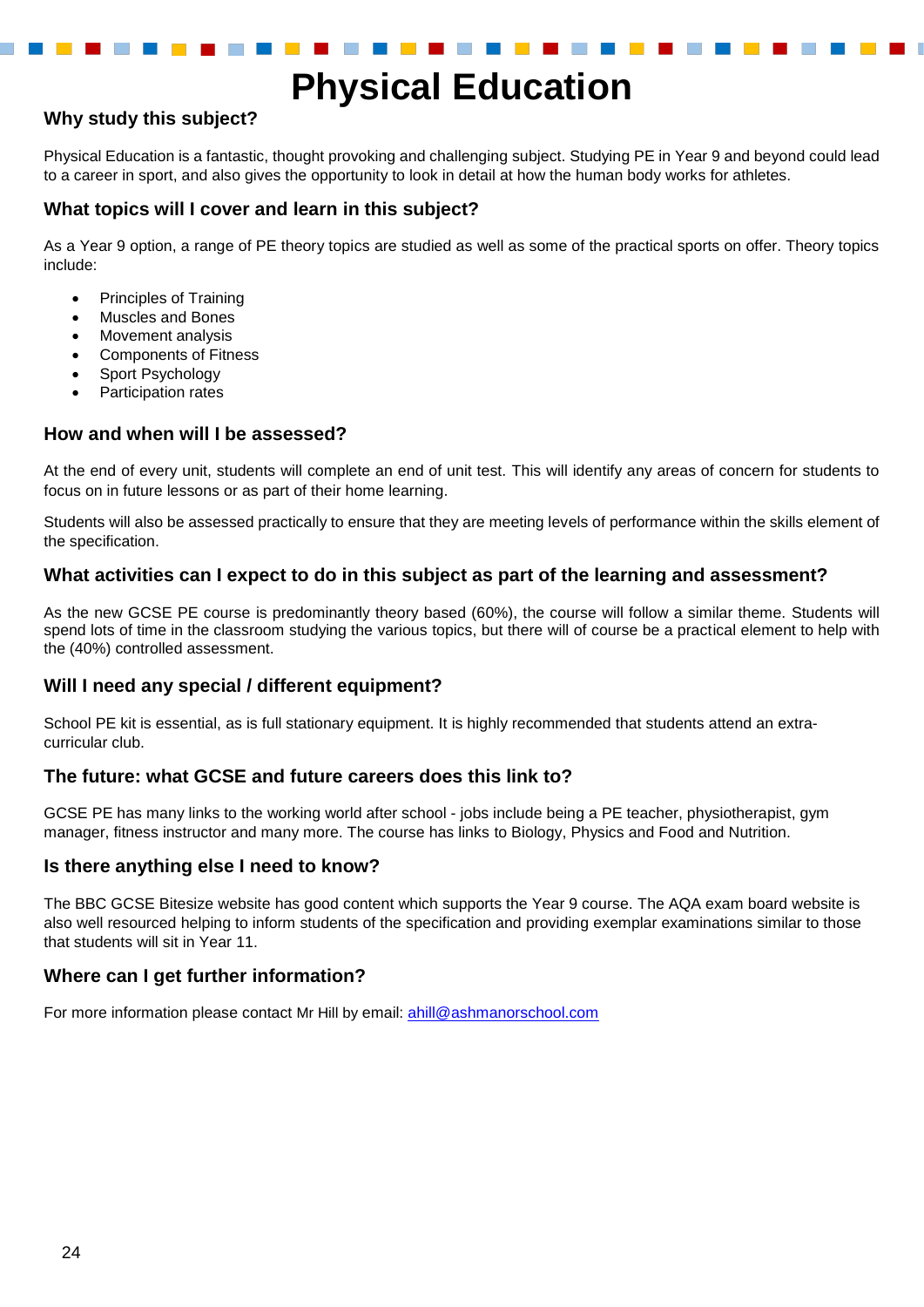### **Product Design**

#### **Why study this subject?**

Product Design prepares students to participate confidently and successfully in an increasingly technological world. Students learn from the wider influences on design including historical, social, cultural, environmental and economic factors. Students will get the opportunity to work creatively to identify and solve real problems to make different products through designing, and applying technical and practical skills. Studying Product Design not only provides students with a foundation to continue their study at GCSE but also equips them with essential life skills.

#### **What topics will I cover and learn in this subject?**

Students will build on their previous knowledge gained in Years 7 and 8, and will experiment to develop techniques and practical skills further. Students will learn designing and making principles which will assist them to make their own products. Students will specialise in working with timber but will gain knowledge of working with other materials. Students will also learn to use Computer Aided Design (CAD) and Computer Aided Manufacture (CAM).

#### **How and when will I be assessed?**

Students will be assessed using the GCSE assessment criteria and grading system.

The strands of assessment are:

- AO1 = Critical understanding Investigating the work of others
- AO2 = Creative making Development of own ideas using a variety of materials
- AO3 = Reflective recording Recording ideas
- AO4 = Personal presentation Presentation of your own ideas and outcomes

These are completed within the projects undertaken throughout the year.

#### **What activities can I expect to do in this subject as part of the learning and assessment?**

Activities are projects based on a set brief. Research will take place to gain an understanding of existing products and to collect inspirational material. Design ideas are generated and then developed through modelling and testing to produce creative solutions to problems identified. Products are made with the outcome being analysed and evaluated.

#### **Will I need any special / different equipment?**

All materials and equipment are provided in Year 9.

#### **The future: what GCSE and future careers does this link to?**

Product Design can lead to a vast array of exciting careers that include product designer, technologist, inventor, engineer, retail buyer, visual merchandiser, product manager and product developer.

#### **Is there anything else I need to know?**

If students would like to see past work/portfolios, please see Miss Barot.

#### **Where can I get further information?**

For more information please contact Miss Barot by email: [mbarot@ashmanorschool.com](mailto:mbarot@ashmanorschool.com)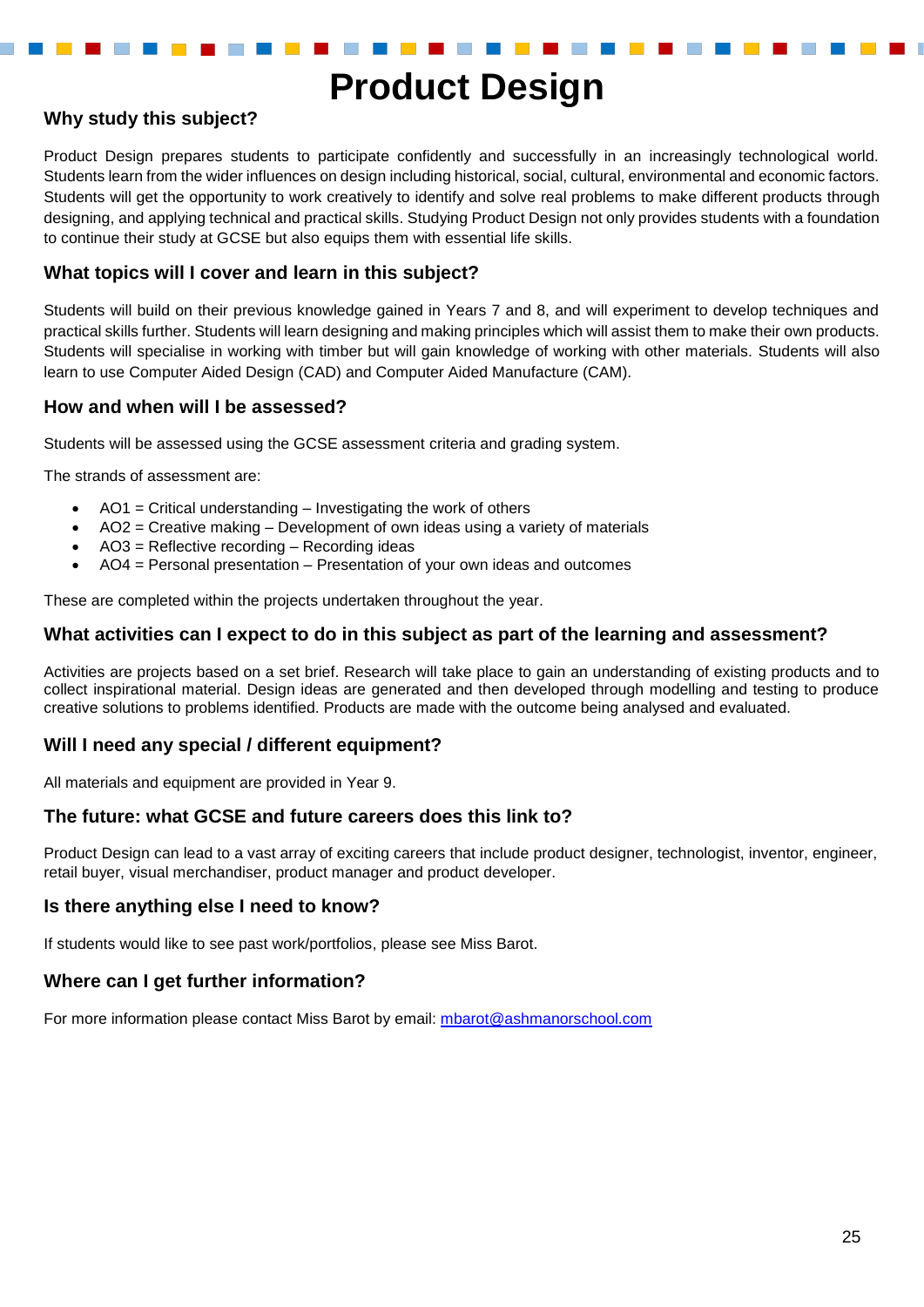# **Second Modern Foreign Language - French**

#### **Why study this subject?**

The study of French in Year 9 will develop students' practical communication skills and add an international dimension to their studies. Throughout Year 9, students will complete the Foundation Certificate in Secondary Education (FCSE) with the AQA exam board and earn a qualification at either Pass, Merit, or Distinction level, equivalent to a GCSE Grade 1, 2, and 3 respectively.

#### **What topics will I cover and learn in this subject?**

Students will study the following FCSE topics:

- 1. Qui suis-je? Who am I? (Family, Friends, Role Models)
- 2. Le temps des loisirs Leisure time (Hobbies and Activities)
- 3. Jours ordinaires, jours de fête Ordinary days, celebratory days (festivals and celebrations)

#### **How and when will I be assessed?**

Throughout each unit, students will complete a wide range of tasks which emulate assessment questions in order to support progress and to identify areas which require further attention in independent learning.

At the end of each unit, students will complete the FCSE papers for that topic. Students will sit the three levels of assessment and their highest scoring paper will be chosen from each language skill. This will then form an assessment portfolio that will be submitted to the exam board at the end of the academic year.

As part of the 5 year learning journey, all of these assessment tasks help to prepare students for the GCSE course should they wish to continue with their French studies in Key Stage 4.

#### **What activities can I expect to do in this subject as part of the learning and assessment?**

Every lesson, students will experience a range of learning activities that balance our four main skills: listening, speaking, reading, and writing. Incorporating real-life language and authentic resources where appropriate, we aim to have students engage with the French language and culture beyond the classroom environment through lessons and independent learning tasks.

#### **Will I need any special / different equipment?**

There is no requirement to order any other equipment. Students may wish to have their own French Grammar and Translation workbook which can be purchased through the school.

#### **The future: what GCSE and future careers does this link to?**

A great way to start getting to know and understand other people better is by learning their language. It's a multilingual world – not everyone speaks English. 94% of the world's population does not speak English as their first language. 75% of the world does not speak English at all.

Languages can of course be used in language-specific careers such as teaching, translating or interpreting but they are also useful in many jobs from reception to top-level management or law and can often be the deciding factor between candidates as well as in business trades where more and more companies are trading abroad with link companies.

As well as being useful for work, travel and tourism, a language can also help to improve literacy in English and gain an insight into other cultures and traditions around the world.

#### **Is there anything else I need to know?**

The topics covered in Year 9 provide a solid foundation for GCSE study.

#### **Will my child miss out on parts of the curriculum having not studied this language between Year 7 and Year 8?**

No. The MFL curriculum at AMS is designed to help support students who are taking a new language in Y9. Pupils starting a new language in Y9 will be placed in the same class as one another with the goal of enabling this group to make accelerated progress. Lessons and sequences of work will be planned and delivered by the teachers accordingly. There will also be an expectation of pupils to ensure that they access the curriculum through extended homework, and resources and websites that their teachers will direct them to.

#### **Where can I get further information?**

For more information please contact Mrs Roberts by email: [rroberts@ashmanorschool.com](mailto:rroberts@ashmanorschool.com)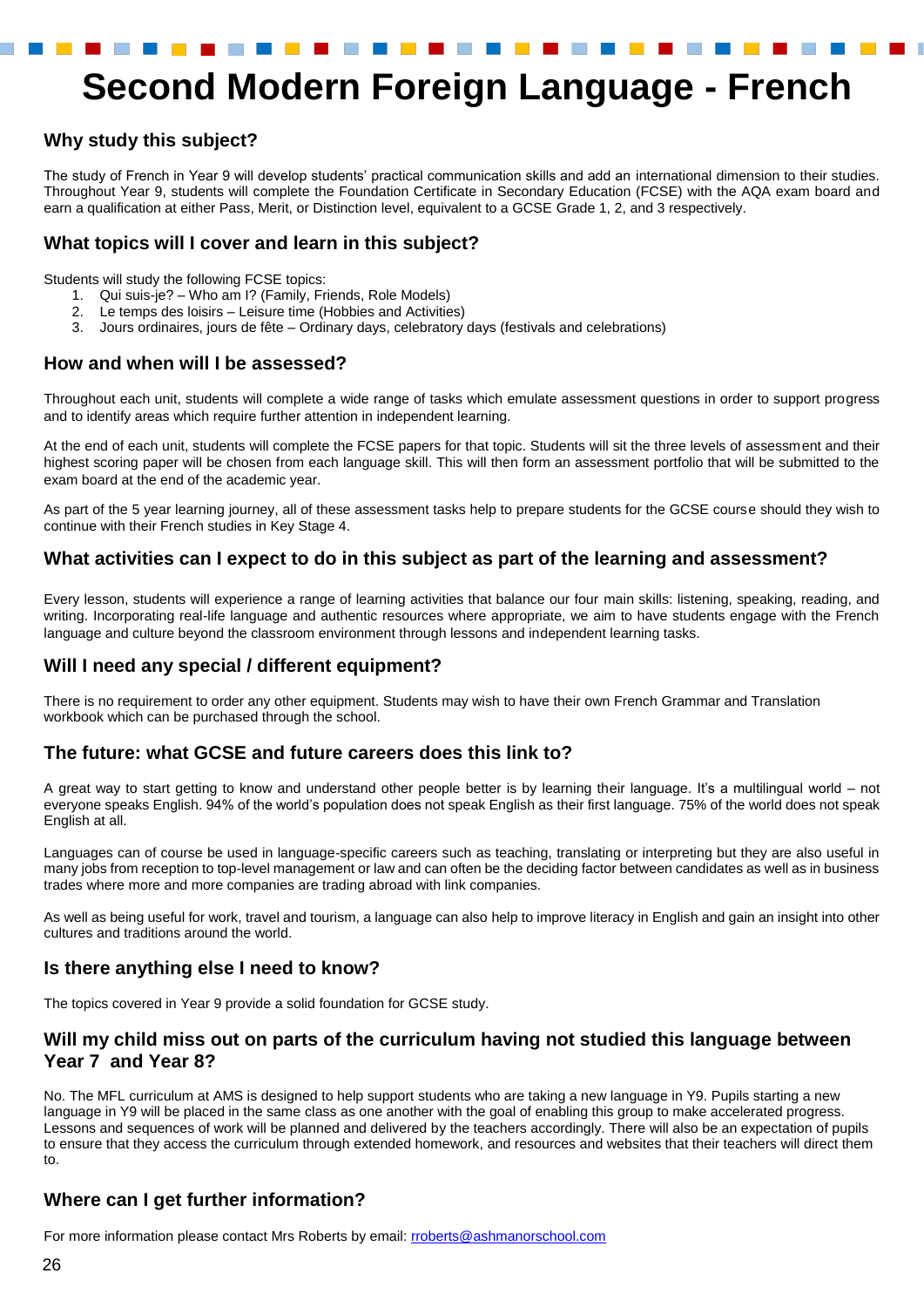## **Second Modern Foreign Language - Spanish**

#### **Why study this subject?**

The study of Spanish in Year 9 will develop students' practical communication skills and add an international dimension to their studies. Throughout Year 9, students will complete the Foundation Certificate in Secondary Education (FCSE) with the AQA exam board and earn a qualification at either Pass, Merit, or Distinction level, equivalent to a GCSE Grade 1, 2, and 3 respectively.

#### **What topics will I cover and learn in this subject?**

Students will study the following FCSE topics:

- 1. Mi Gente My people (Family, Friends, Role Models)
- 2. Intereses e influencias Leisure time (Hobbies and Activities)
- 3. De costumbre Customs, Daily Life & Festivals (festivals and celebrations)

#### **How and when will I be assessed?**

Throughout each unit, students will complete a wide range of tasks which emulate assessment questions in order to support progress and to identify areas which require further attention in independent learning.

At the end of each unit, students will complete the FCSE papers for that topic. Students will sit the three levels of assessment and their highest scoring paper will be chosen from each language skill. This will then form an assessment portfolio that will be submitted to the exam board at the end of the academic year.

As part of the 5 year learning journey, all of these assessment tasks help to prepare students for the GCSE course should they wish to continue with their Spanish studies in Key Stage 4.

#### **What activities can I expect to do in this subject as part of the learning and assessment?**

Every lesson, students will experience a range of learning activities that balance our four main skills: listening, speaking, reading, and writing. Incorporating real-life language and authentic resources where appropriate, we aim to have students engage with the Spanish language and culture beyond the classroom environment through lessons and independent learning tasks.

#### **Will I need any special / different equipment?**

There is no requirement to order any other equipment. Students may wish to have their own Spanish Grammar and Translation workbook which can be purchased through the school.

#### **The future: what GCSE and future careers does this link to?**

A great way to start getting to know and understand other people better is by learning their language. It's a multilingual world – not everyone speaks English. 94% of the world's population does not speak English as their first language. 75% of the world does not speak English at all.

Languages can of course be used in language-specific careers such as teaching, translating or interpreting but they are also useful in many jobs from reception to top-level management or law and can often be the deciding factor between candidates as well as in business trades where more and more companies are trading abroad with link companies.

As well as being useful for work, travel and tourism, a language can also help to improve literacy and gain an insight into other cultures and traditions around the world.

#### **Is there anything else I need to know?**

The topics covered in Year 9 provide a solid foundation for GCSE study.

#### **Will my child miss out on parts of the curriculum having not studied this language between Year 7 and Year 8?**

No. The MFL curriculum at AMS is designed to help support students who are taking a new language in Y9. Pupils starting a new language in Y9 will be placed in the same class as one another with the goal of enabling this group to make accelerated progress. Lessons and sequences of work will be planned and delivered by the teachers accordingly. There will also be an expectation of pupils to ensure that they access the curriculum through extended homework, and resources and websites that their teachers will direct them to.

#### **Where can I get further information?**

For more information please contact Mrs Roberts by email: [rroberts@ashmanorschool.com](mailto:rroberts@ashmanorschool.com)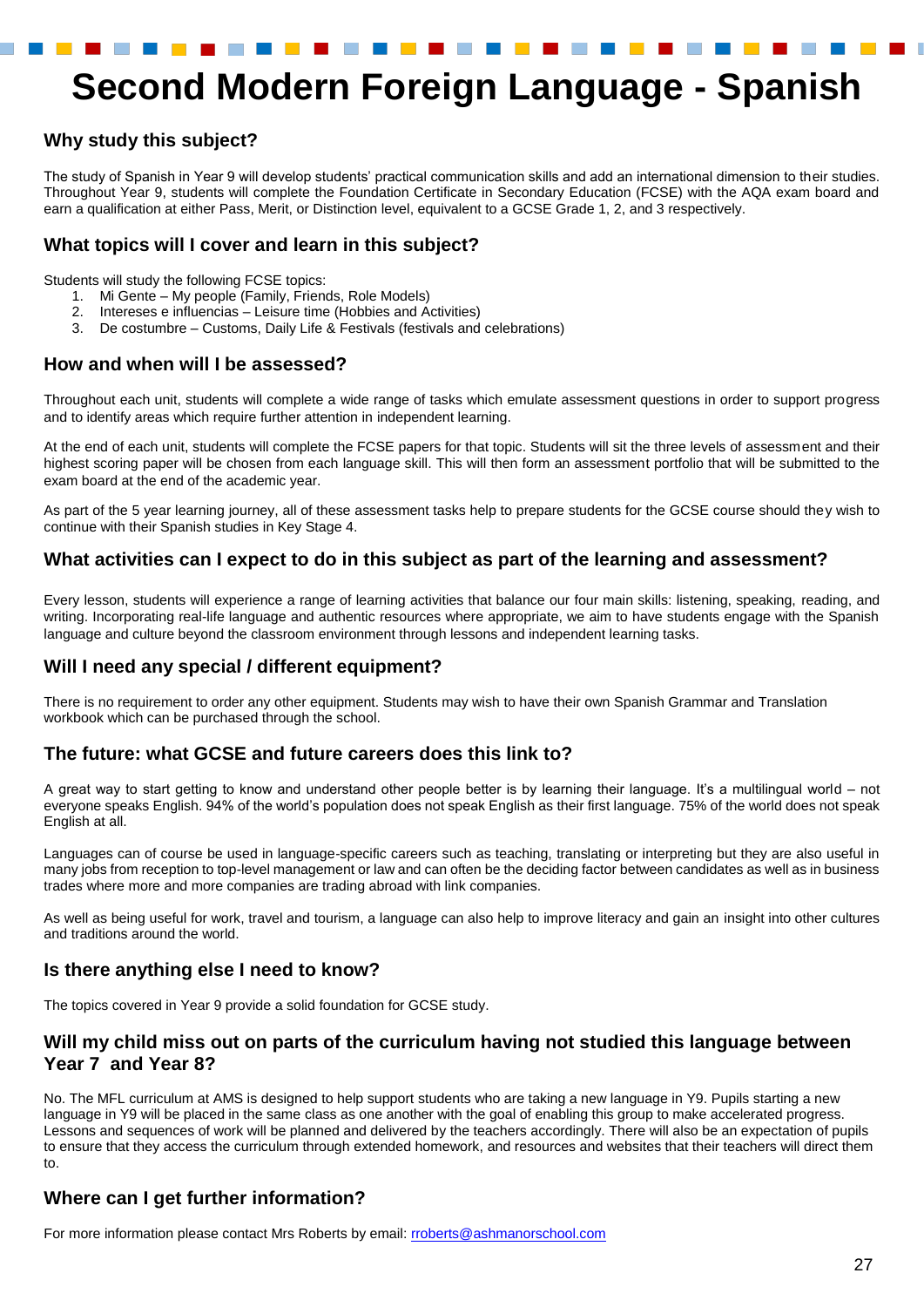### **Textiles**

### **Why study this subject?**

Interested in fashion, textiles and design?

Students will learn something new and exciting in each Textiles lesson. The lessons will provide the freedom to design and develop students' creativity. Students will have the opportunity to develop an individual style or direction based around textile design and textile art.

This is a great foundation if students are interested in taking a Textiles or Art specialism at GCSE.

#### **What topics will I cover and learn in this subject?**

As Textiles in Year 10 and 11 is now taught as an Art GCSE, in Year 9 students will experience and experiment with a range of more complex skills and techniques in Textile Design.

Students will be researching and finding out about traditional textile techniques, such as tie-dye and batik and try out new skills such as using a sewing machine and free hand embroidery. Students will have the opportunity to explore how these techniques are used in modern design.

In preparation for GCSE, we use and follow the following four assessment objectives:

- AO1 = Develop ideas through investigations informed by contextual and other sources
- AO2 = Refine ideas through experimenting and selecting appropriate resources, media and processes
- AO3 = Record ideas, observations and insights relevant to intentions
- AO4 = Present a personal response demonstrating meaningful and analytical understanding

#### **How and when will I be assessed?**

Through the assessment objectives above, students are graded 9-1 using GCSE grade descriptors on a portfolio of work that they complete.

#### **What activities can I expect to do in this subject as part of the learning and assessment?**

Technical and practical skills include printing, weaving, embellishments and advanced sewing machine skills. Students will have the chance to create individual textile pieces through various workshops and activities. Students will also have the opportunity to create their own simple fashion garment or interior piece.

#### **Will I need any special / different equipment?**

For practical tasks students will be provided with all resources required. An A5 sketchbook is required but for a small nominal fee the school can provide this.

#### **The future: what GCSE and future careers does this link to?**

GCSE Art and Design - Textiles is completed over 2 years (10 and 11). Throughout this time students will complete a portfolio of work (NEA 1), and at the end of Year 11 students will complete NEA 2, an externally set task forming the exam element of the course.

Textiles helps to access a wide variety of exciting and varied career opportunities. This could include fashion design, interior design, fashion marketing and buying, fine art, fashion illustration, graphic art and design, illustration, museum director, monogram artist, fashion promotion, photography, painting restoration, printmaker, sculpture, set design and costume design.

#### **Is there anything else I need to know?**

If students would like to see past work/portfolios, please see Miss Barot.

#### **Where can I get further information?**

For more information please contact Miss Barot email: [mbarot@ashmanorschool.com](mailto:mbarot@ashmanorschool.com)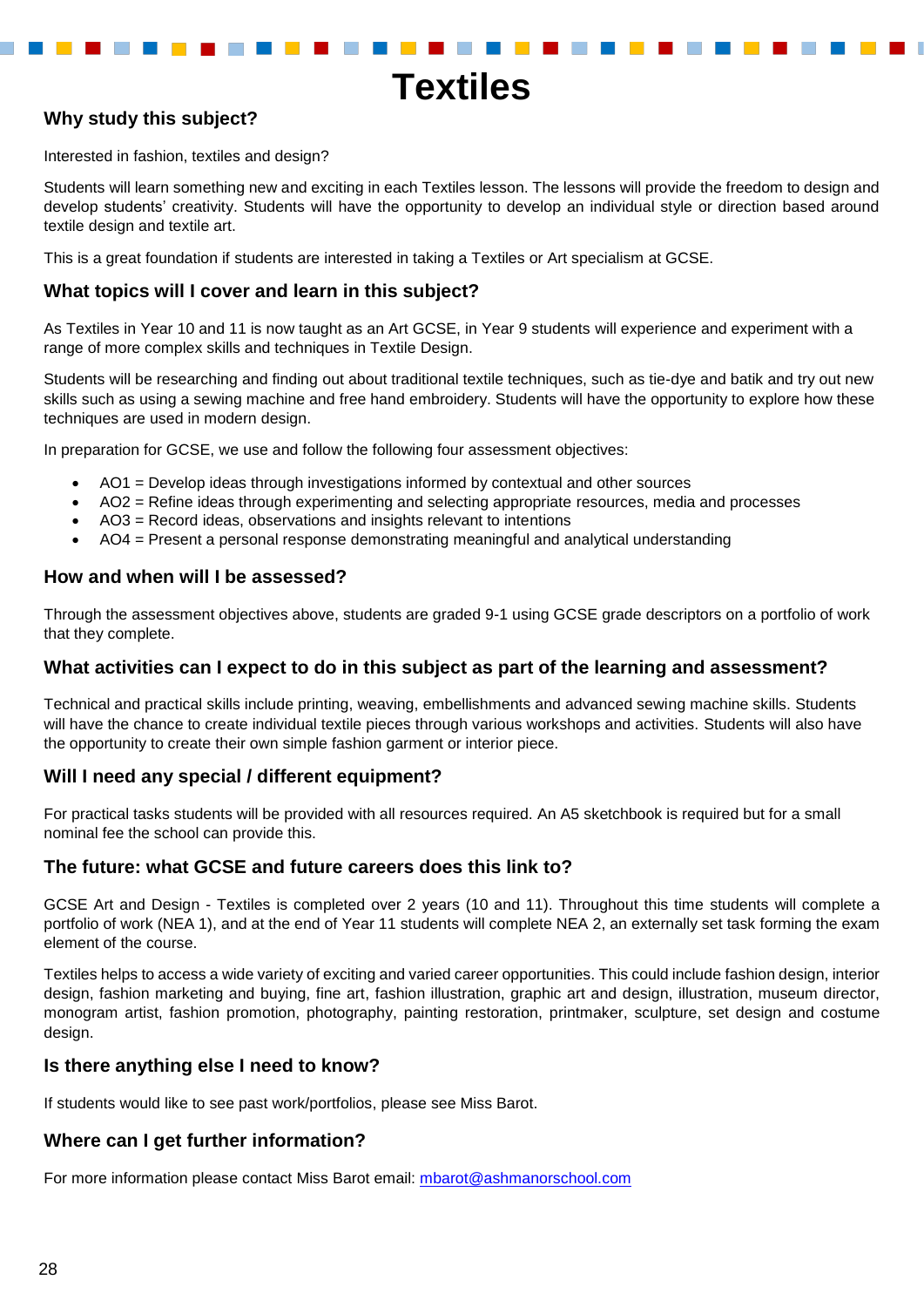### **How to select your options**

This year, students must make their option choices via Microsoft Teams. In order to do this, the students will be sent a link via [www.teamsatchel.com](http://www.teamsatchel.com/) (Show My Homework).

When the students open up the link sent to them, a form will appear. On the form (illustrated below), students need to fill in:

- Their first name and surname
- Tutor group
- Their 5 option choices (following the guidance on page 2 of this booklet)
- Their 2 reserve choices

| ASH MANOR SCHOOL<br>Aspire & Achieve |          |
|--------------------------------------|----------|
| OPTIONS FORM FOR YEAR 9 2022 - 2023  |          |
| Options form for Year 8 into Year 9  |          |
|                                      | $\cdots$ |
| * Required                           |          |
| 1. Name (First name, Surname) *      |          |
| Enter your answer                    |          |
|                                      |          |
| 2. Tutor Group *                     |          |
| 8G1                                  |          |
| 8G2                                  |          |
| 8P1                                  |          |
| 8P2                                  |          |
| 8S1                                  |          |
| <b>8S2</b>                           |          |
| 8V1                                  |          |
| 8V2                                  |          |

**The deadline for choices is Friday 13th May.** Any forms submitted after this date will be inputted last, and may mean choices made may not be accommodated. Please ensure you meet the deadline.